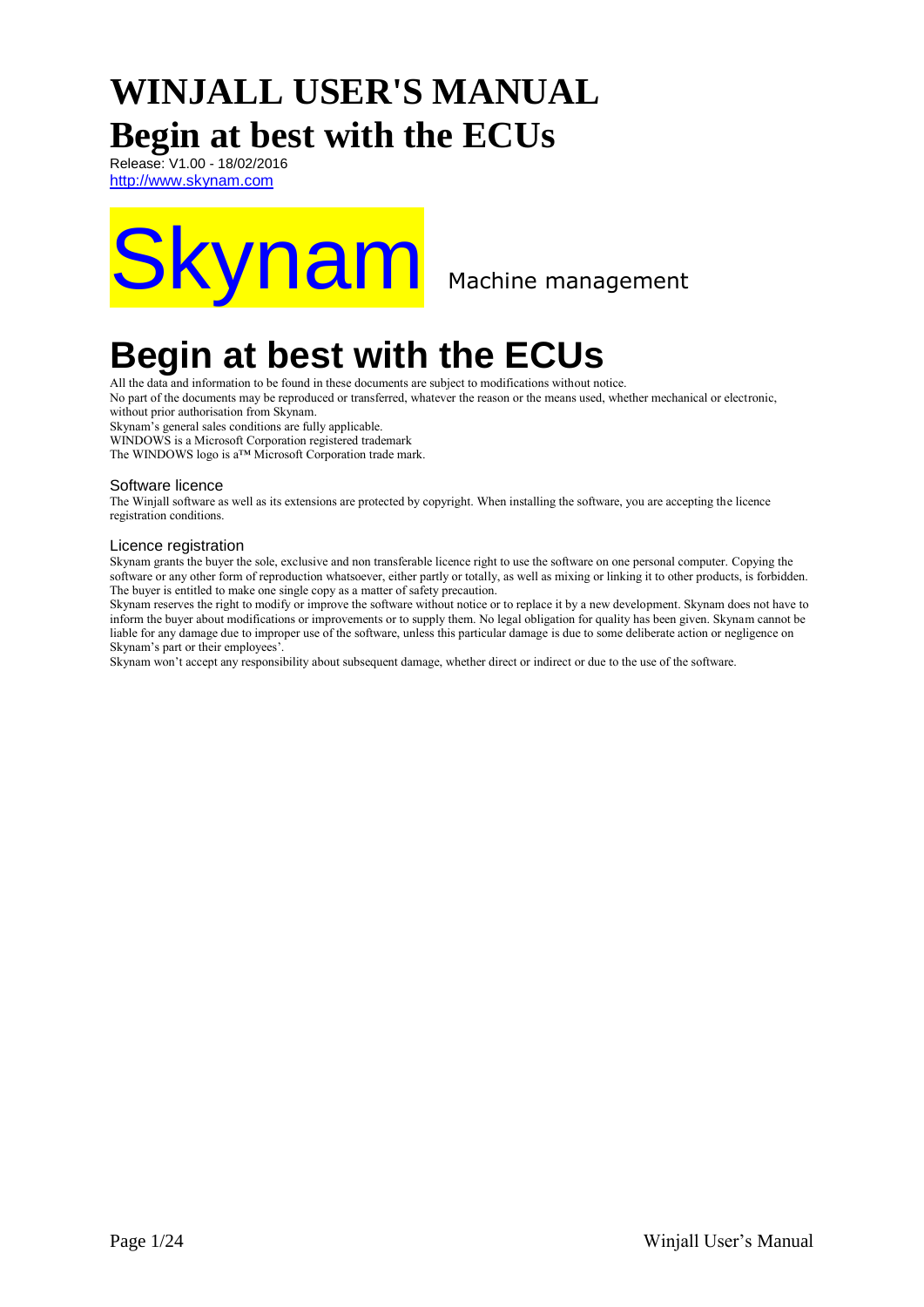### **IMPORTANT PRELIMINARY**

This documentation has been specifically updated for the Winjall versions distributed from February  $18<sup>th</sup>$  2016, including Winjall 9.00

# **WINJALL:**

The Skynam electronic control units are multi-purpose machines that can be re-programmed as many times as necessary to suit your application (within the technical specifications of your ECU). Consequently, your ECU cannot be delivered with standard tuning:

## *Before using it, you have to tell the ECU which functions it has to take into account and give it the settings related to such functions.*

For that purpose, Skynam has developed some user-friendly, performing software called WINJALL. If you want to work on an ECU, you'll need:

- Winjall, properly installed on a PC (Microsoft Windows operating system, XP SP3, 7, 8, 10 or even more recent)

- The software pack for your ECU must also be installed correctly. It contains all the documentation and Tunewares specific to your ECU.

- It is also advised to install the software pack 'Sensors and actuators'.

You will find all these installation files in the 'Download' section on our website [www.skynam.com.](http://www.skynam.com/)

## **LICENCE OF USE:**

When you install Winjall, the installation automatically provides a free 'All users' licence which allows you to communicate with and tune your ECU.

## **TUNEWARE:**

Winjall can communicate with all the ECUs developed by Skynam: the engine management ECUs, petrol and diesel, the electric and hybrid vehicles control ECUs, the injectors drivers, … Each ECU has its own specificities and each device managed by the ECU (for example the engine and its peripherals) has its own tunings.

### **A Tuneware is a file on your computer that describes to Winjall the specificities of your ECU, what are the data and the software it uses, who is entitled to operate it and at which level (the access rights).**

There are as many different Tunewares as different types of ECUs, different types of calculations made by the ECU, and specific settings you may have made done.

## **MACHINE:**

It is the nickname of the Electronic Control Unit But "machine" gives a more functional idea than "ECU".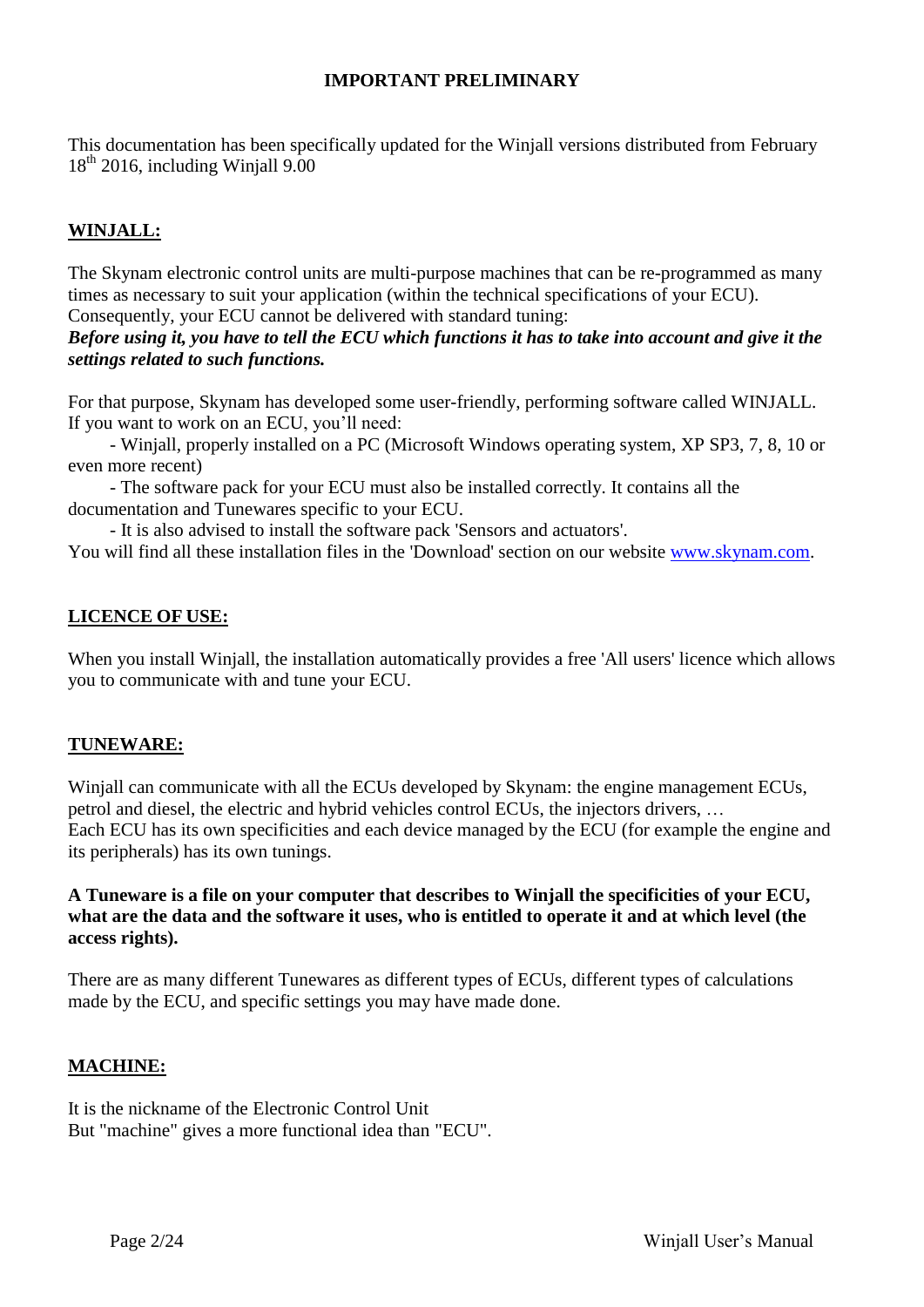## **THE WINJALL SOFTWARE**

### **I) LAUNCHING WINJALL :**

1) If you are a professional owning a professional licence, before launching the Winjall software, you have to insert the licence protection USB key supplied by Skynam (called 'dongle'). With that dongle, Winjall can make out some advanced calculations about data and Tunewares. This dongle has to remain in place during the whole of the WINJALL session.

2) If you don't own a professional licence, the Winjall installation automatically provides a free 'All users' licence which allows you to communicate with and tune your ECU, and you have no special thing to do.

#### **II) LANGUAGE SELECTION:**

Winjall owns a main menu with a 'Preferences' item. Two languages can be dynamically selected by the menu 'Preferences', English and French.



Note: two software packs exist, an English pack Winjall\_ENU.x.x.x.x and a French pack Winjall FRA.x.x.x.x. These two packs do not concern the language used by Winjall but only the language of the documentation. So, whichever is the pack that you installed, you can choose the language of Winjall operation.

#### **III) SELECTION OF THE TYPE OF COMMUNICATION WITH THE ECU:**

Plug the communication interface of your ECU into your PC.

In the 'Preferences' menu of Winjall, click on 'Communication port'.

Winjall then displays the different interfaces which it can use to communicate with the ECUs: select the interface specific to your ECU.

Winjall memorizes the selected type and you will not have to execute again this operation the next time you launch Winjall.

Select for example:

- a Com interface for Challenger4 ECU
- the USB-FTDI interface for Challenger5 & 6 ECUs
- the USB-CAN interface for Commander ECUs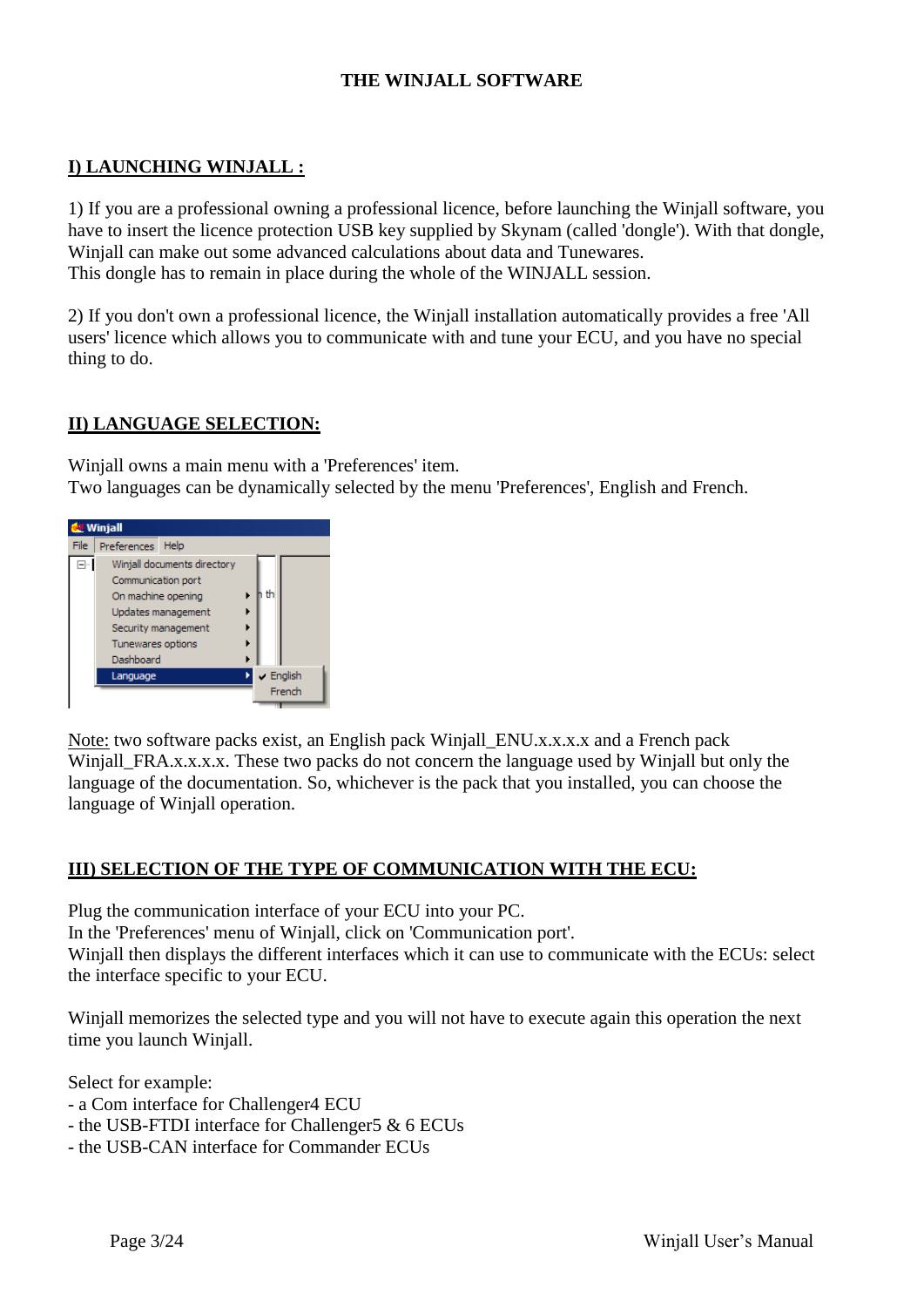| <b>Transmission channel selection</b><br>$\times$ |
|---------------------------------------------------|
| <b>Transmission Channel</b> :                     |
| $C$ COM1                                          |
| $C_{COM2}$                                        |
| $C_{COM3}$                                        |
| $C_{COM4}$                                        |
| $C$ COM5                                          |
| $C$ COM6                                          |
| $C$ COM7                                          |
| $C$ COM8                                          |
| $C$ USB-FTDI                                      |
| C USB-CAN                                         |
|                                                   |
| OK<br>Cancel                                      |

# **IV) WINJALL MAIN WINDOW:**

The window in which Winjall is executed has been divided into two parts by a splitter to make displaying and using it easier.

The left part contains the machines tree.

It is the list of the ECUs connected to the PC (several machines may be connected to the PC by CAN-BUS at the same time). All the tuning pages are available for each separate ECU.

It also contains a Generic Machine which is a virtual ECU allowing to work even if you are not connected to a real ECU.

WINJNET is the name given to the network of interconnected machines. Next to it the communication port currently used by Winjall for communicating is displayed. Actually, several machines can be connected together, for example via the CAN-BUS.

Winjall can then operate several machines at a same time.

The machine is displayed on the machines tree starting from the WinjNet.

The machines tree in the WinjNet network works as an explorer: the branch menu can be expanded or reduced by clicking on the '+' or '-' in front of each branch, or by double-clicking on the name of the branch.

Even when no machine is connected, the network has at least one virtual machine (GENERIC MACHINE) so that you can work and prepare the data, even when not connected to a real ECU.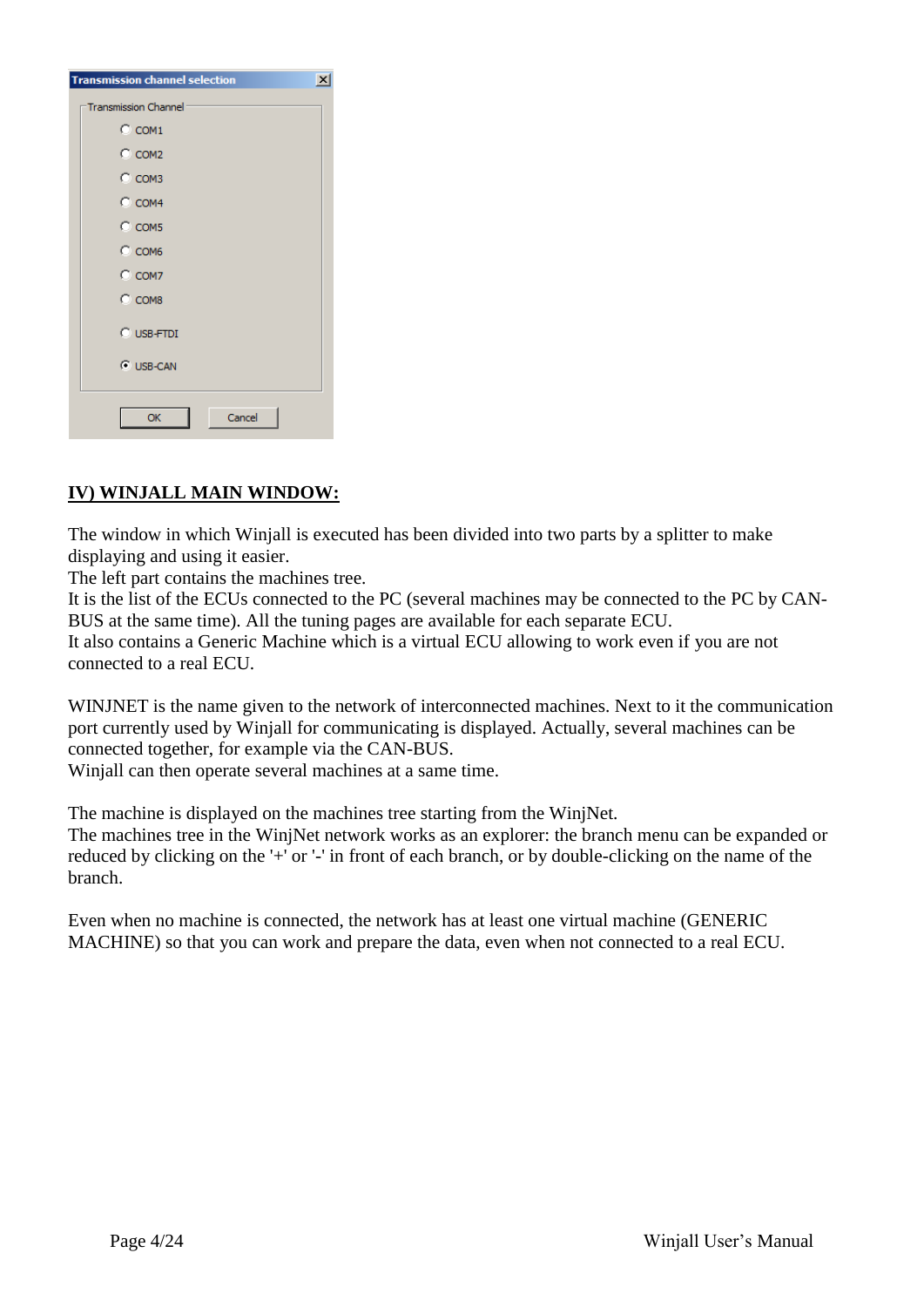

When no Tuneware is open on a machine, the expansion of the machines tree shows four branches:

- the name of the machine (given by the machine),
- the state of the machine (permanently transmitted by the machine),
- the state of the Dashboard (graphic display of variables),
- the state of the Tuneware open on the machine ('not defined' if no Tuneware is open)

| <b>de</b> Winjall                                                                                                                                                                    |  |  |  |  |  |
|--------------------------------------------------------------------------------------------------------------------------------------------------------------------------------------|--|--|--|--|--|
| File Preferences Help                                                                                                                                                                |  |  |  |  |  |
| <b>E V</b> WINJNET (USBCAN)<br>O GENERIC MACHINE 1<br>$\overline{\phantom{a}}$ Connection not possible on the<br>— <mark>☑</mark> DashBoard<br>— <mark>☑</mark> Tuneware not defined |  |  |  |  |  |

## **V) CONNECTION WITH YOU ECU:**

When you have connected your communication interface, selected the communication port in the 'Preferences' menu and you switch on your ECU, it appears in the machine tree, below the Generic machine.

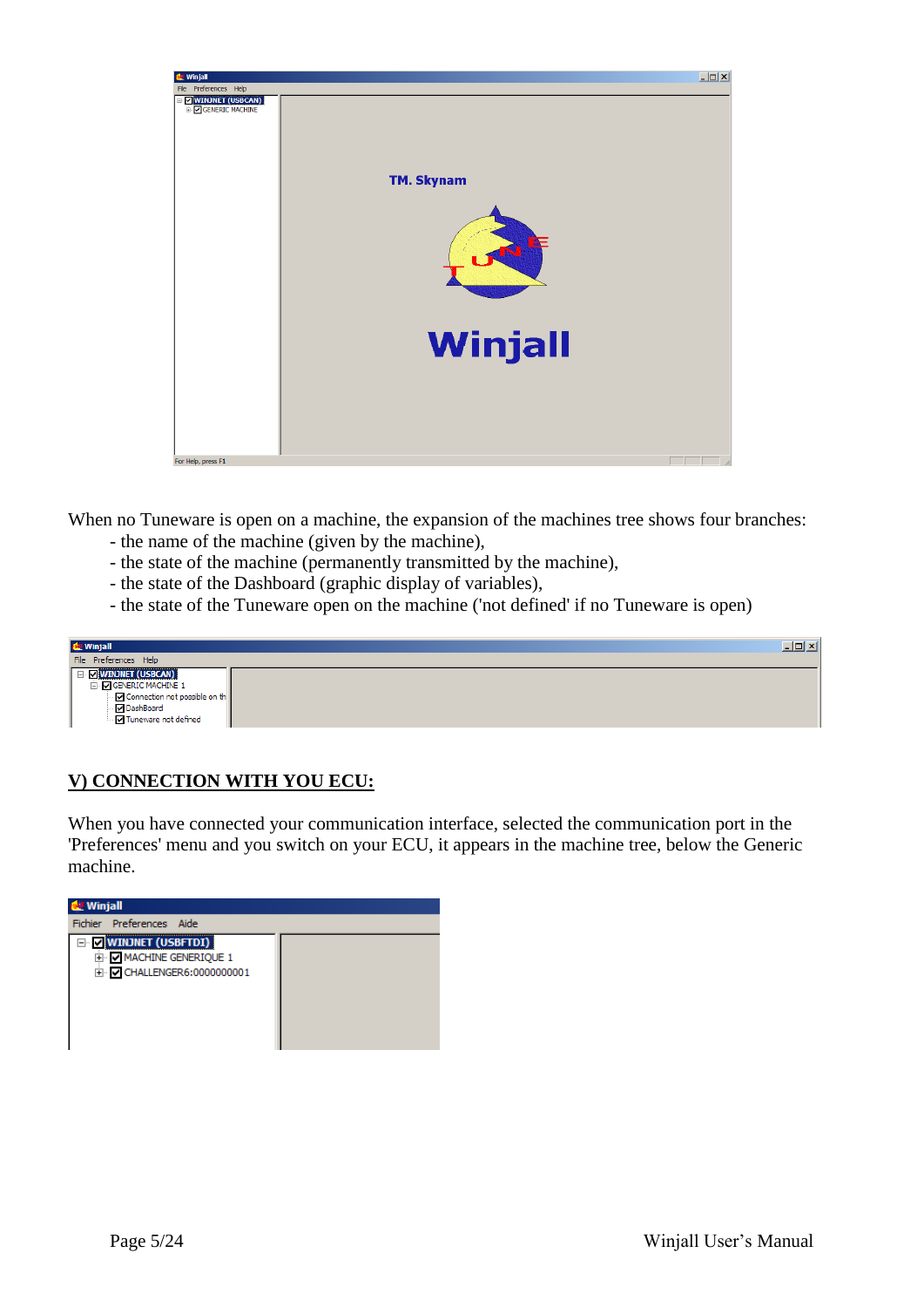### **FIRMWARE UPDATE OF THE ECU**

**The first time that you install your ECU**, before performing the different tunings that will allow to start your engine, you have to execute a 'Machine update'.

This operation will indicate the ECU which types of general calculation it must perform to manage your engine, for example:

- throttle/rpm
- pressure/rpm with or without turbo

- …

To select the type of calculation, see the document 'Begin at best with the XXX' (XXX being the type of your ECU) that you will find in the specific documentation folder of your ECU.

Once you know which type of calculation you want your ECU performs, right click in the name of your ECU and select the Machine complete update function:



#### Double click on your ECU name in the browser that appears

| Nom $-$           | Modifié le       | <b>Type</b>         | Taille |
|-------------------|------------------|---------------------|--------|
| Biker 110         | 08/12/2017 05:48 | Dossier de fichiers |        |
| Chal4             | 01/12/2016 04:49 | Dossier de fichiers |        |
| Chal <sub>5</sub> | 01/12/2016 04:49 | Dossier de fichiers |        |
| Chal6             | 01/12/2016 04:48 | Dossier de fichiers |        |

#### Then select the type of calculation

| Nom $-$  | Modifié le       | <b>Type</b>         |
|----------|------------------|---------------------|
| Throttle | 01/12/2016 04:48 | Dossier de fichiers |
| Vacuum   | 01/12/2016 04:48 | Dossier de fichiers |

#### And select the type of Tuneware to load in the ECU

| Nom $\triangleq$                          | Modifié le       | <b>Type</b>         |
|-------------------------------------------|------------------|---------------------|
| <b>Archives</b>                           | 01/12/2016 04:48 | Dossier de fichiers |
| Throt.Chal6#210.(Chal6#210).WnjTwr        | 24/11/2016 18:23 | Machine manageme    |
| 『 Throt_AMoThr.Chal6#210.(Chal6#210).Wnj  | 24/11/2016 18:23 | Machine manageme    |
| 『빵 Throt_AMoThr_SeqGear.Chal6#210.(Chal6# | 24/11/2016 18:23 | Machine manageme    |
| Throt_SeqGear.Chal6#210.(Chal6#210).Wn    | 24/11/2016 18:23 | Machine manageme    |

Then let execute the update: Warning, don't switch off the ECU while the update is running. The Update is automatically done in three parts:

- the loading of the system software
- the loading of the application software
- the loading of the application data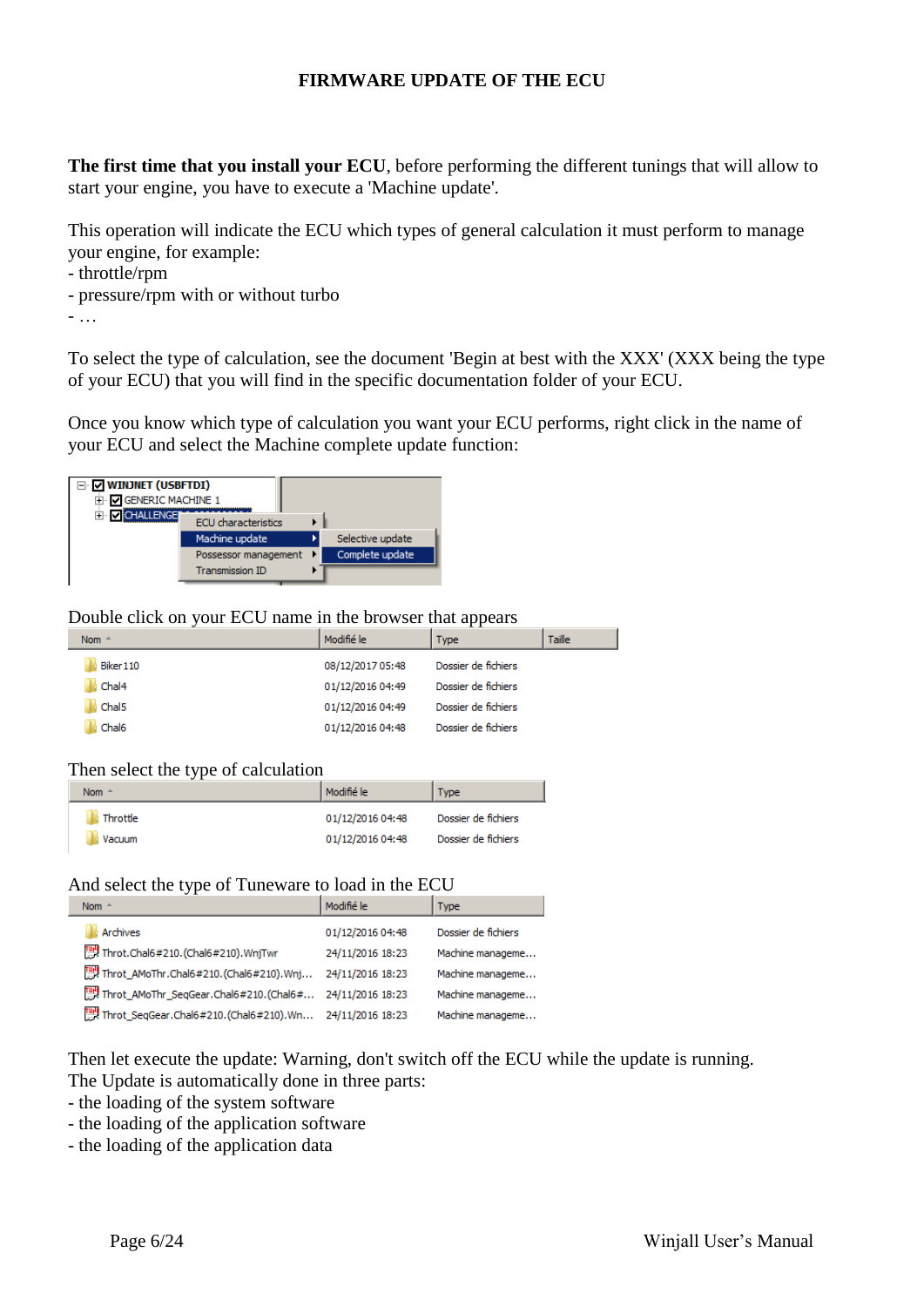| Writing machine system software CHALLENGER6:0000000001 |  |  |  |  |  |  |  |
|--------------------------------------------------------|--|--|--|--|--|--|--|
| Cancel                                                 |  |  |  |  |  |  |  |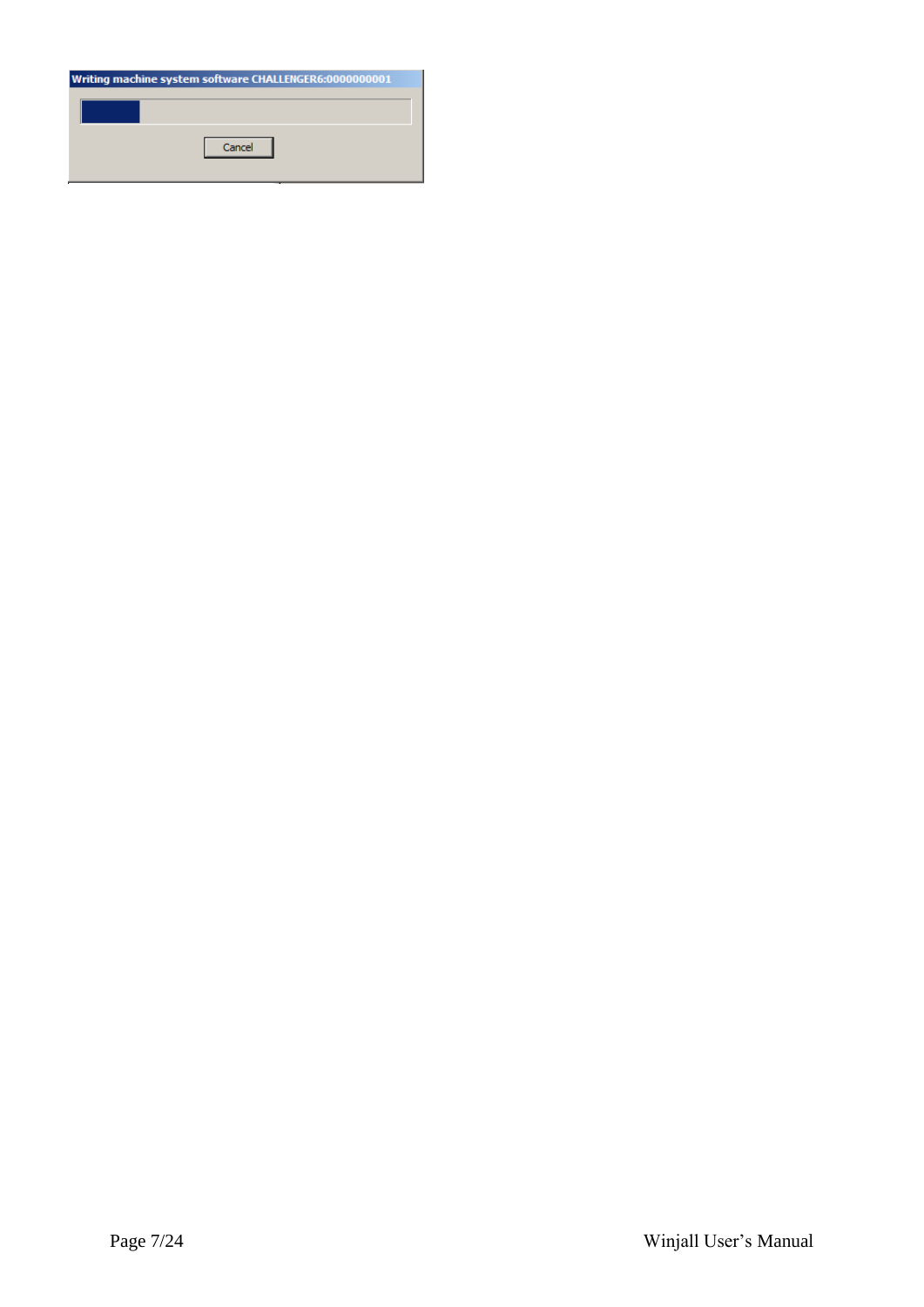## **OPEN AND CLOSE THE TUNEWARES HOW TO WORK ON A MACHINE**

A Tuneware is a file which explains to Winjall the structure of the machine, the data and the software it uses, who is entitled to operate it and at which level (the access rights).

If you want to tune a machine, you need the Tuneware corresponding to the one whit which you have performed the Machine update (see above).

As long as you have not opened a Tuneware on your ECU in the machines tree, you can only get access to the basic system functions of the machine but not to the tuning functions.

## **I) OPENING A TUNEWARE:**

It is extremely easy but at the same time it can be risky: any mistake could erase all the machine data! So, do follow this procedure very thoroughly.

Expand the tree of your ECU by double clicking on its name or by clicking on '+'.

Right-click on the State of the Tuneware displaying 'Tuneware not defined' (third branch displayed under the machine name): a popup menu gives you access to the Tuneware functions. Select 'Open Tuneware'.

You can obtain the same result by directly double-clicking on the Tuneware state of the machine.



Winjall then asks you to select the Tuneware corresponding to the machine. It's up to you to define the type of machine software:

Browse through the directories until you get to the Tuneware matching your machine.

**If you choose a Tuneware that does not match the machine or its software, Winjall will warn you and refuse to open that particular Tuneware.**

**In that case, you can ask to Winjall the type and the version of Tuneware loaded in the machine by the function 'ECU Characteristics' (see below).**

Please note that all the Tunewares can be opened on the "GENERIC MACHINE".

When opening a Tuneware on a real machine (and not on the GENERIC MACHINE), Winjall wants to be completely synchronized with this machine, which means that the machine data in Winjall and the data in the real ECU must be absolutely identical.

There are two ways to do this, either retrieve the data from the ECU, or send to the ECU the data present in the Tuneware.

So Winjall asks you a very important question:

**"DO YOU WANT TO READ THE MACHINE SETTINGS OR DO YOU WANT TO SEND THOSE PRESENT IN THE TUNEWARE TO THE MACHINE?"**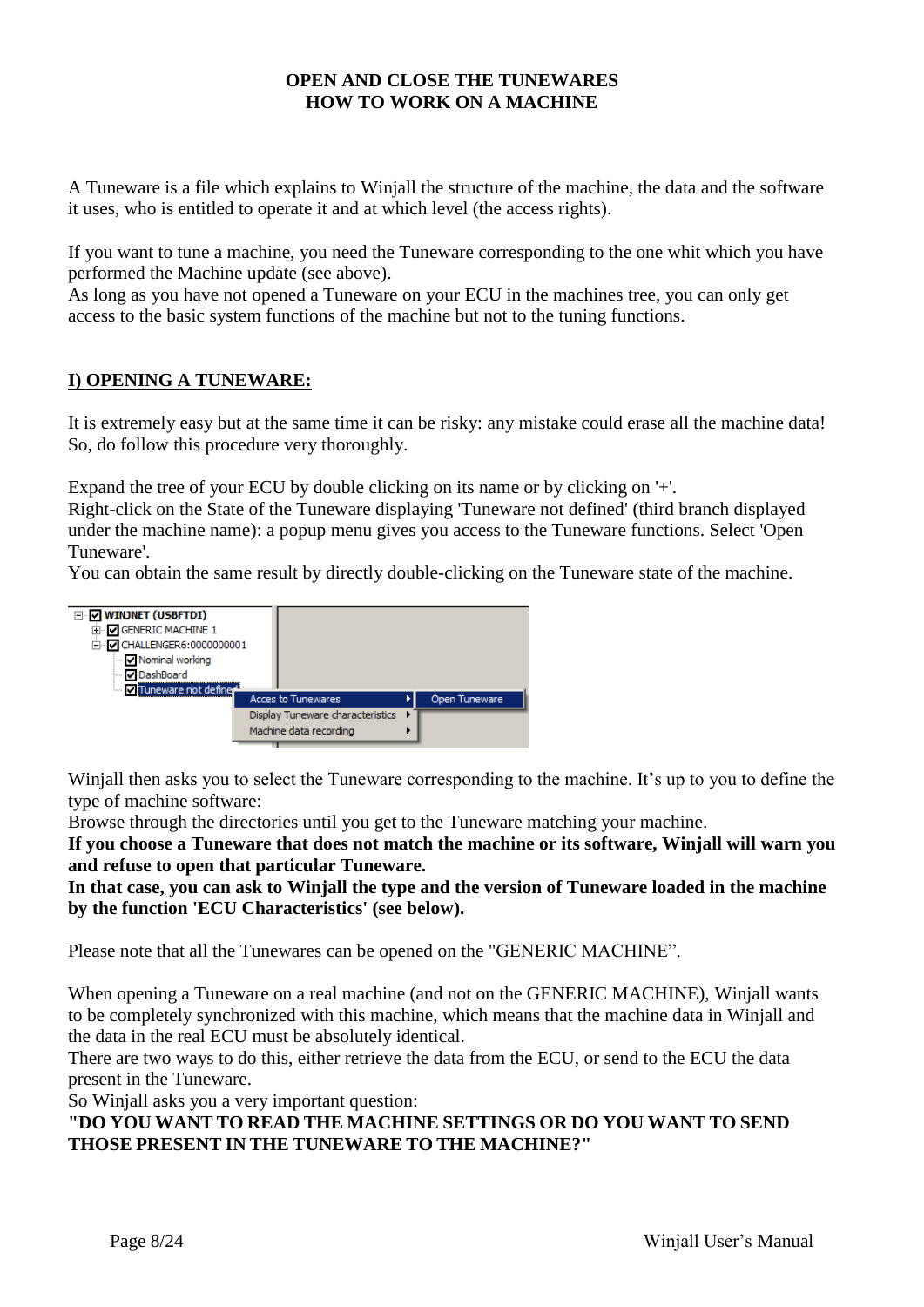If you tell Winjall not to read the machine settings, it will send the machine the settings to be found in the Tuneware you open on the PC. The settings in the machine will then be lost, and completely replaced by those it is going to receive.

| CHALLENGER6:0000000001 - Throt.Chal6#220.(Chal6#220)                                                             | $ ?  \times$ |
|------------------------------------------------------------------------------------------------------------------|--------------|
| <b>READ THE DATAS FROM THE MACHINE ?</b>                                                                         |              |
| All the data will be read from the machine<br>YES to all and OK                                                  |              |
| All the data of the machine will be definitively over-written by the ones in<br>NO to all and OK<br>the Tuneware |              |
| Advanced >>                                                                                                      |              |

So, unless you are really sure of what you are doing, ask Winjall to read the machine data by answering 'Yes to all and OK'.

Two most commonly used standard actions, as well as advanced actions, are permitted with this dialog box:

## **STANDARD ACTIONS**

Yes to all and OK:

Winjall has to read all the data in the machine. Your Tuneware then becomes a complete image of the machine contents: nothing has been modified in the machine.

No to all and OK:

Winjall has to write all the data to the machine. Your machine then becomes a complete image of the Tuneware contents: all previous settings in the ECU are lost.

## **II) AUTOMATIC OPENING OF THE TUNEWARES:**

When shutting down Winjall without having shut down the Tuneware on your machine(s), Winjall memorizes you have not shut down this or these particular Tuneware(s).

At its next session, as soon as Winjall sees the machines are being connected, it will automatically open the same Tunewares to give the same working configuration as for the last shutting down.

With the automatic reopening, Winjall will not ask the question whether you want to get the data from the ECU or sent them to it - it will systematically recover them so as to be perfectly synchronised with the machine.

## **III) SAVING A TUNEWARE:**

As soon as you perform tuning in your ECU, they are automatically saved in its memory. Once you have tuned your ECU, you can also save the tunings on your hard disk for security. It is a simple operation, but that reverse risks of the opening: an error of manipulation can do not to record the data of the machine in the Tuneware file.

Right-click on the Tuneware State to get the popup menu for access to the Tuneware functions. Select the 'Save Tuneware' function.

## Winjall will then ask you: **"DO YOU WANT TO SAVE THE TUNING MODIFICATIONS INTO THE TUNEWARE ?"**

Page 9/24 Winjall User's Manual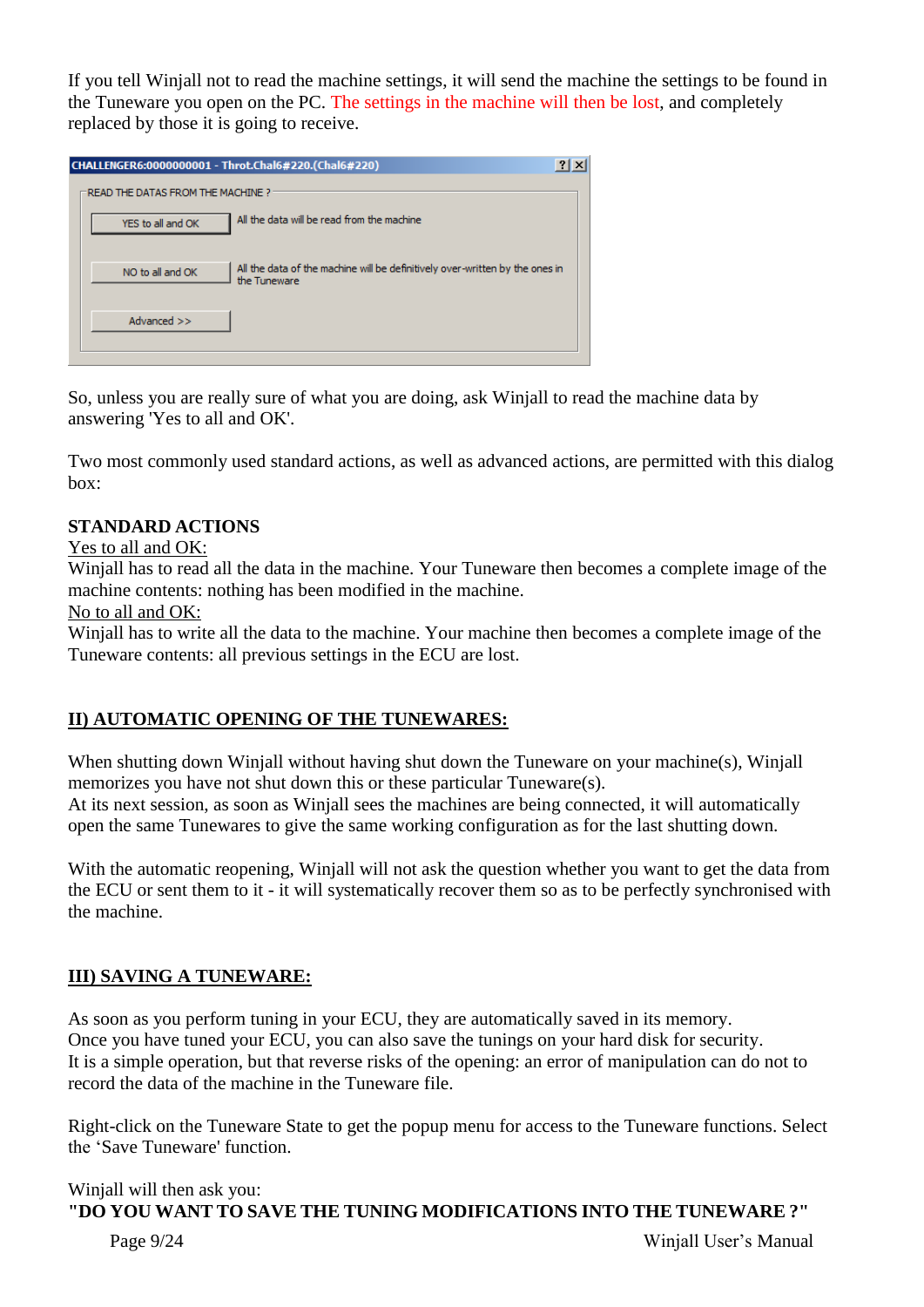| CHALLENGER6:0000000001 - Throt.Chal6#220.(Chal6#220)                     | $?$   $\times$ |
|--------------------------------------------------------------------------|----------------|
| SAVE THE MODIFIED DATAS TO THE TUNEWARE?                                 |                |
| All the modified data will be saved in the Tuneware<br>YES to all and OK |                |
| No modified data will be written to the Tuneware<br>NO to all and OK     |                |
| Advanced >>                                                              |                |
|                                                                          |                |

#### **This question is only about saving the Tuneware on the PC disk: all the data that can have been modified in the machine will remain changed in it** (except in the GENERIC MACHINE but it is just a virtual one).

With this dialog box, two most common standard actions are possible, as well as advanced actions:

#### **STANDARD ACTIONS**

Yes to all and OK:

Winjall has to write all the data in the Tuneware. It replaces the original settings of the Tuneware file by new ones.

The previous settings in this particular Tuneware file will then be finally replaced by the ones received from the machine or the ones you have modified by hand.

#### No to all and OK:

Winjall must not save the data in the Tuneware. All the new settings are then abandoned and not transferred to the Tuneware.

#### **TYPES OF SAVING**

Winjall then suggests saving the modified Tuneware file with a summary of the new modifications. It asks a question to know if you want to write protect the Tuneware:

- Yes: The saved Tuneware cannot further be written again under the same name. This allows to protect a tuning from a subsequent modification.

- No: The Tuneware is normally saved. It can be re-written under the same name. It is not protected from a subsequent modification.

- Cancel: The Tuneware is not saved.

| Winjall |                                                                                                                                              |  |
|---------|----------------------------------------------------------------------------------------------------------------------------------------------|--|
|         | GENERIC MACHINE 1 - TurBang EvPrp.Chal4#640. (Chal4#610)<br>Data values modified<br><b>WRITE PROTECT TUNEWARE?</b><br>[Cancel] aborts saving |  |
|         | Annuler<br>Non<br>Oui                                                                                                                        |  |

If you wish to save this new Tuneware, do it under a different name so that you can easily retrieve these settings later and without altering the settings of the original Tuneware.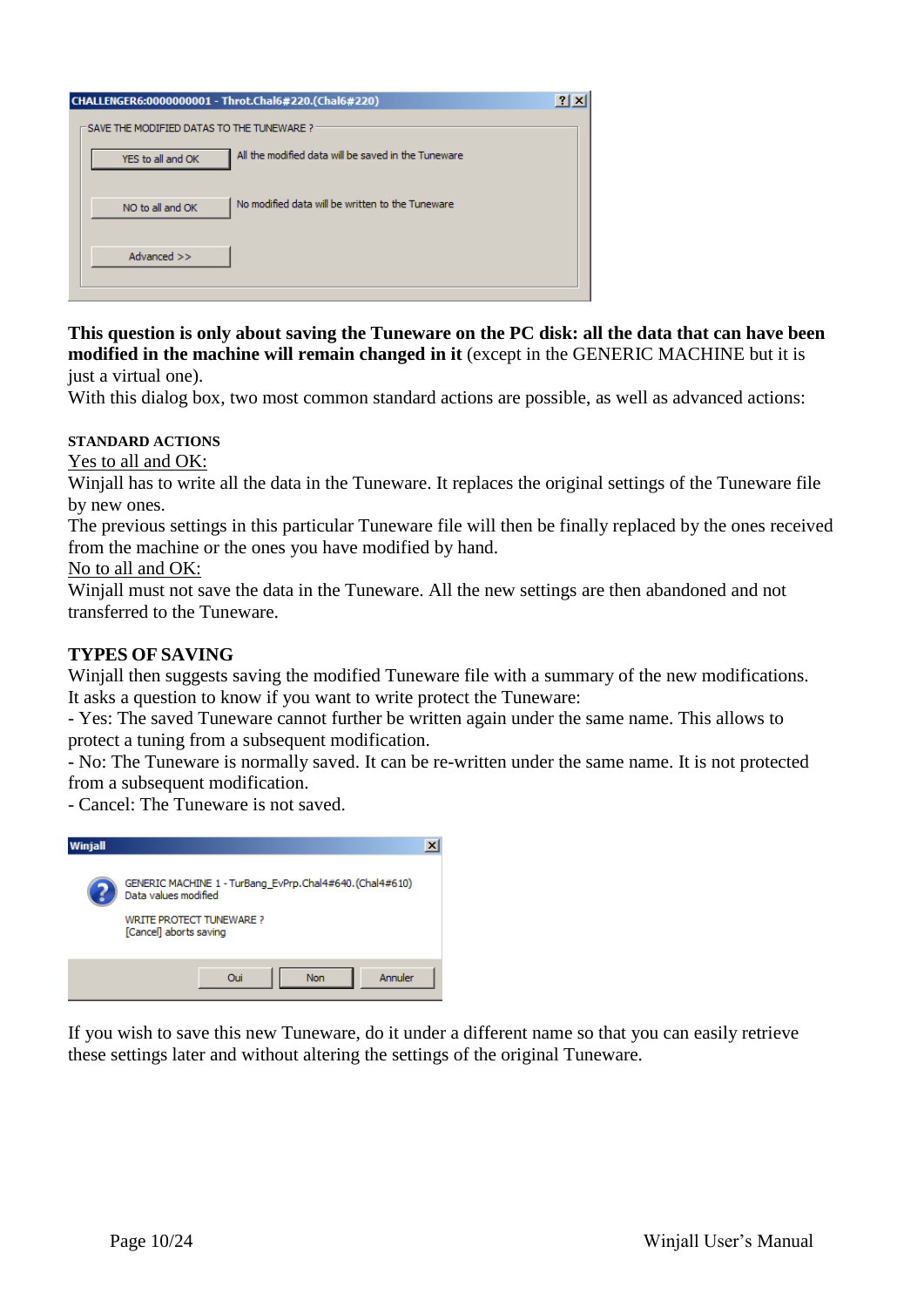

You'll then have two Tunewares for this type of machine, one with original settings, the other one with the new ones.

## **IV) CLOSING A TUNEWARE:**

Right-click on the Tuneware State to get the popup menu for access to the Tuneware functions. Select the 'Close Tuneware' function.

The same result may be obtained directly by double-clicking on the machine Tuneware state that is open.

If the Tuneware has been modified since it was opened, either by receiving new data from the ECU, or by yourself, Winjall proposes you to save this Tuneware (see above).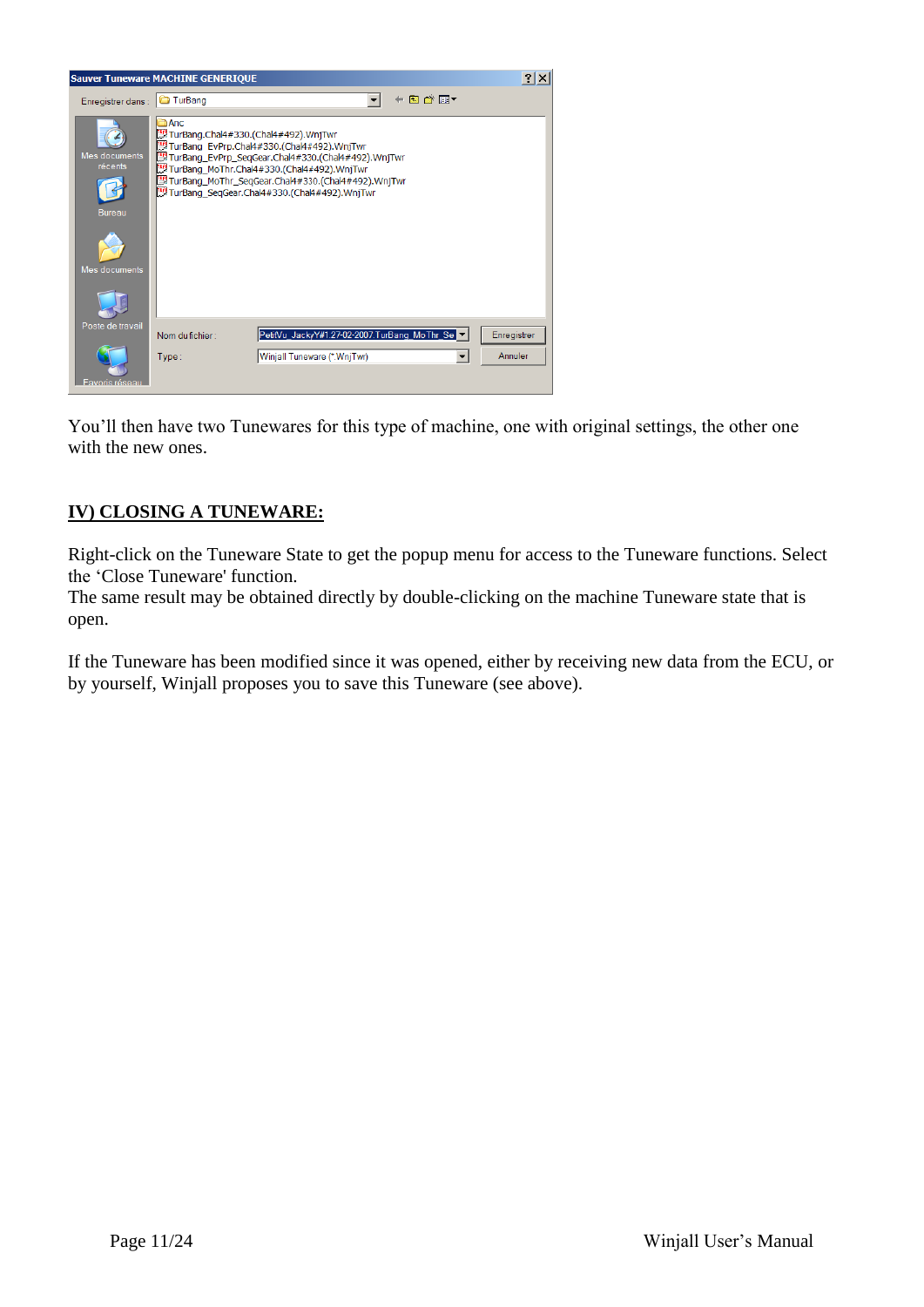## **TUNING THE ECU**

The WINJALL software is based on intensive use of popup menus.

They can be opened by right clicking on the displayed items:

In the machines tree, the main menus are

- **on the WinjNet name:** choose the communication interface to be used, create supplementary Generic machines (detailed in file 'Preferences')

- **on the name branch** of each machine: system functions of each machine (detailed in file 'Operations on the ECUs')

- **on the state branch** of each machine: state function of each machine (detailed in file 'Operations on the ECUs')

- **on the Dashboard branch** of each machine: management of Dashboard functions of each machine (detailed in file 'Dashboard')

- **on the Tuneware branch** of each machine: management of Tuneware functions of each machine (detailed in files 'Operations on the Tunewares' and 'ECUs tuning')

When a Tuneware is open on a machine (in this example, on the generic machine, the one that is never connected and only virtual but the same works on a real ECU), the possible application functions for this machine are displayed in the machines tree under the machine.



The name of the open Tuneware is displayed instead of the message "Tuneware not defined" on the line of the Tuneware state, and under this state line appears the tree of the functions known by this ECU.

Then, each ECU owning specific tunings, report to the ECU documentation provided by the software pack installation of the ECU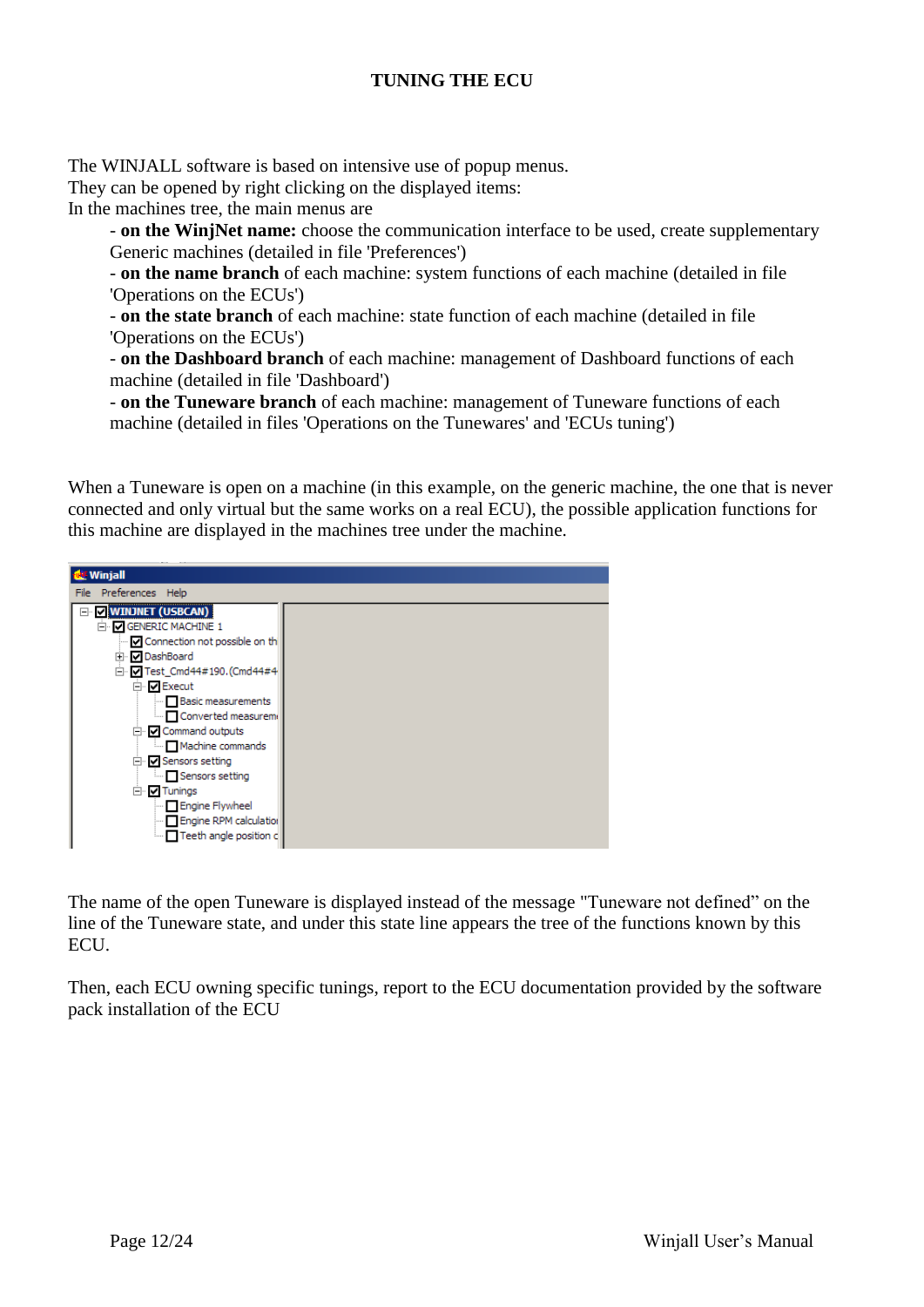## **MODIFICATIONS OF THE DATA VALUES IN THE PAGES**

There are two types of data:

- informative data the user cannot modify
- tune-up data the user can modify

If the user's access rights for a machine are not sufficient, maybe a particular tune-up data won't be displayed, or may be displayed but can't be changed.

Tune-up data the user has full access to can receive the modification cursor so as to be modified.

**The modification cursor is represented by the colouring (yellow) of the cell background corresponding to the value of the particular variable.**

## **I) SINGLE VARIABLES**

| <b>du</b> Winjall                                                                                                                                |                                                                |            |                                                                 |  |  |  |  |  |  |
|--------------------------------------------------------------------------------------------------------------------------------------------------|----------------------------------------------------------------|------------|-----------------------------------------------------------------|--|--|--|--|--|--|
| Preferences Help<br>File                                                                                                                         |                                                                |            |                                                                 |  |  |  |  |  |  |
| <b>V</b> WINJNET (USBCAN)<br>F<br>D. V GENERIC MACHINE 1                                                                                         | Execut::Basic measurements   Command outputs::Machine commands |            |                                                                 |  |  |  |  |  |  |
| <b>GENERIC MACHINE 1</b><br>Connection not possible on the<br>Machine state: Connection not possible on this virtual machine<br>√ DashBoard<br>田 |                                                                |            |                                                                 |  |  |  |  |  |  |
| $\lVert \cdot \rVert = \lVert \cdot \rVert$ Test Cmd44#190. (Cmd44#4<br>Ėŀ                                                                       | Commands types<br><b>State</b><br>Value                        |            |                                                                 |  |  |  |  |  |  |
| 白 <b>D</b> Execut                                                                                                                                | Command 3A CDEDBA0 output type                                 |            | <b>OPEN DRN</b> Push-pull or open drain (on-off) CDEDBA0 output |  |  |  |  |  |  |
| - Ø Basic measurements<br>- Converted measurem                                                                                                   | Command 3B CDEDBB0 output type                                 |            | <b>OPEN DRN</b> Push-pull or open drain (on-off) CDEDBB0 output |  |  |  |  |  |  |
| □ V Command outputs                                                                                                                              | Ground commands                                                | Value      | <b>State</b>                                                    |  |  |  |  |  |  |
| — <b>जि</b> Machine commands                                                                                                                     | Command 1 CDECTO0 state                                        |            | OFF Pin J56.10 auxiliary output command state                   |  |  |  |  |  |  |
| □ V Sensors setting                                                                                                                              | Command 2 CDEPWM0 state                                        | <b>OFF</b> | Pin J56.37 auxiliary output command state                       |  |  |  |  |  |  |
| Sensors setting                                                                                                                                  | Command 3A CDEDBA0 state                                       | OFF        | Pin J56.34 auxiliary output command state                       |  |  |  |  |  |  |
| □ D Tunings<br>Figine Flywheel                                                                                                                   | Command 3B CDEDBB0 state                                       | <b>OFF</b> | Pin J56.33 auxiliary output command state                       |  |  |  |  |  |  |
|                                                                                                                                                  | Engine RPM calculatio    Command 4A CDEDBA1 state              |            | OFF Pin J56.6 auxiliary output command state                    |  |  |  |  |  |  |

## **When a particular value has been modified, it appears in italics to remind you it has been changed.**

## **A) CHOOSING THE VARIABLE THAT MUST BE MODIFIED**

If you want to move the modification cursor to another variable, you either click on the new variable or press [PGUP] or [PGDOWN] on the keypad.

#### **B) CHANGING THE VALUE OF A SINGLE VARIABLE**

If you want to modify the value allocated to the data when the cursor is on it, you only have to press [+] or [-] on the keypad (for a laptop, on the numeric keypad by using [Fn][+] or [Fn][-]) for a fixed modification of value.

The data will then be increased or decreased by 1.

If you press [SHIFT][+] or [SHIFT][-], the data will be modified by 10.

If you press [CTRL][+] or [CTRL][-], the data will be modified by 100.

If you want to modify the value of the data in percentage when it has the cursor, you only have to press [\*] or [/] on the keypad (for a laptop, [Fn] [\*] or [Fn] [/] for a proportional modification of value. The data will then be increased or decreased by 0.1%.

If you press [SHIFT][\*] or [SHIFT][/], the data will be modified by 1%.

If you press [CTRL][\*] or [CTRL][/], the data will be modified by 10%.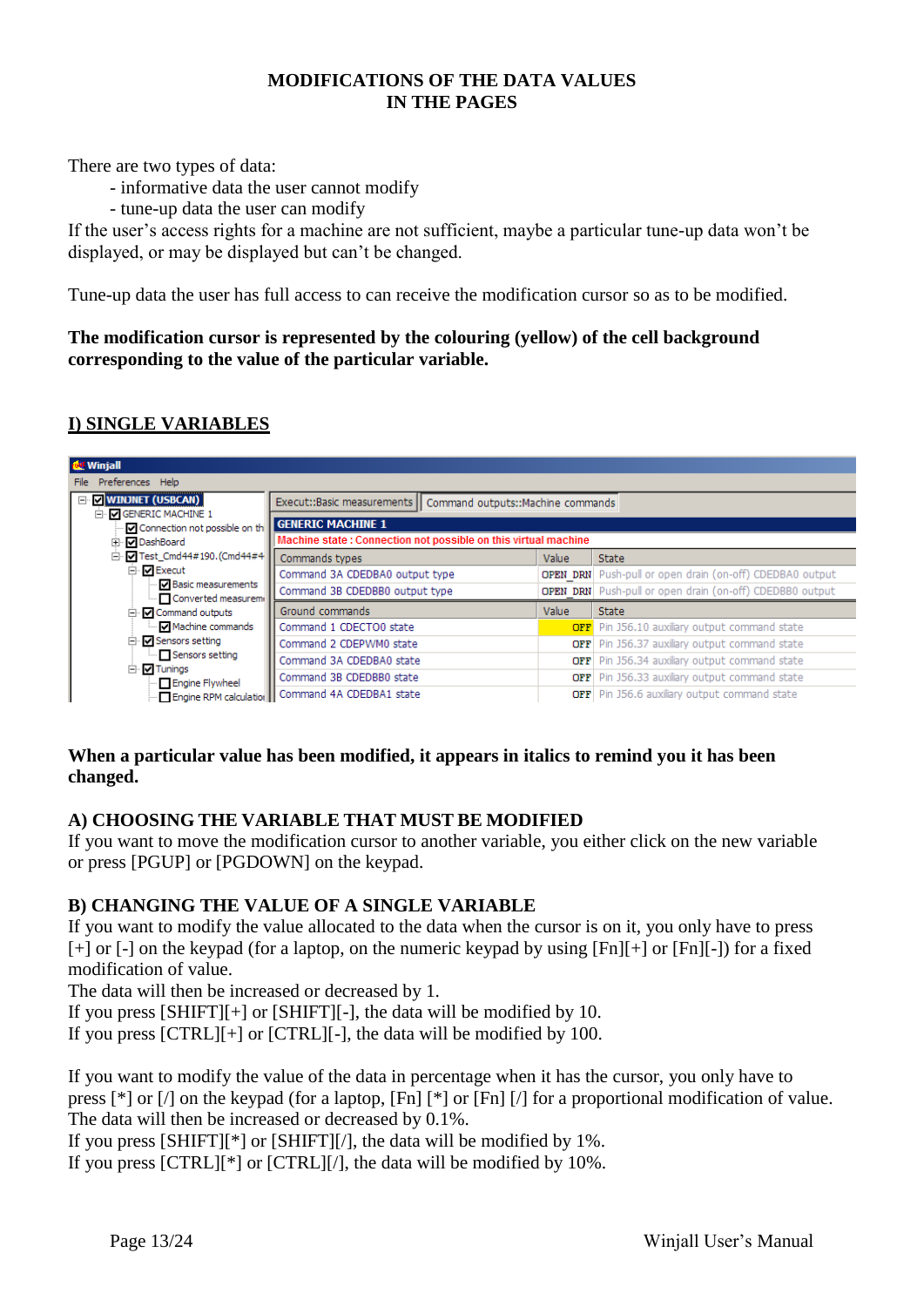## **II) MAPS:**

A map is a set-up unit representing a mathematical function of the  $z = f(x,y)$  type. The results are not calculated but read (interpolated) in a table of values.

| THK-C <sup>o</sup> conversion |      |        |                                |        |        |                              |  |
|-------------------------------|------|--------|--------------------------------|--------|--------|------------------------------|--|
| LINE SCALE                    |      |        | 0-30 V Alimentation tension    |        |        | 0.000 Standard interpolation |  |
| COLUMN SCALE                  |      |        | Channel ADC 09 0-5 volts value |        |        | 0 Standard interpolation     |  |
|                               |      | 1000   | 2000                           | 3000   | 4000   | 5000                         |  |
| 14,000                        | $+0$ | $+200$ | $+397$                         | $+589$ | $+781$ | $+984$                       |  |
| 28.000                        | $-6$ | $+193$ | $+386$                         | $+571$ | $+758$ | $+956$                       |  |
|                               |      |        |                                |        |        |                              |  |

Consequently, this grid has two scales, the one for 'y' (lines) and the one for 'x' (columns), which are the cells with a dark background. The data (function results) are at the crossing of the lines and columns of the scales in the grid.

Above, for example the line input number = 28.000 and the column input number 4000 give the output value  $= +758$ .

### **A) OPERATION CURSOR**

In the Winjall display, the cells used by the connected machine are called 'Operation cursor' and their values are displayed in red. The operation cursor is shown in real time (changes when input values change).

| Injection time calculation |        |        |                        |                       |        |        |                                |                        |        |        |        |
|----------------------------|--------|--------|------------------------|-----------------------|--------|--------|--------------------------------|------------------------|--------|--------|--------|
| LINE SCALE                 |        |        |                        | RPM measurement (RPM) |        |        | 2426<br>Standard interpolation |                        |        |        |        |
| <b>COLUMN SCALE</b>        |        |        | Intake pressure (bars) |                       |        |        | 1.154                          | Standard interpolation |        |        |        |
| Inj. $\circ$               | 0.000  | 0.350  | 0.550                  | 0.750                 | 0.950  | 1.050  | 1.100                          | 1.300                  | 1.600  | 2.000  | 2.500  |
| 600                        | 6.85   | 6.85   | 10.77                  | 17.53                 | 23.16  | 25.93  | 27.26                          | 32.60                  | 40.43  | 52.24  | 65.94  |
| 800                        | 10.12  | 10.12  | 15.92                  | 24.92                 | 32.21  | 35.89  | 37.61                          | 44.51                  | 55.40  | 71.27  | 89.96  |
| 1300                       | 18.64  | 18.64  | 29.31                  | 44.32                 | 56.14  | 62.08  | 64.95                          | 76.45                  | 94.94  | 121.29 | 152.86 |
| 1700                       | 25.45  | 25.45  | 40.02                  | 60.46                 | 75.64  | 83.19  | 87.00                          | 102.32                 | 126.15 | 160.01 | 201.79 |
| 2100                       | 33.41  | 33.41  | 52.51                  | 77.76                 | 96.26  | 105.69 | 110.40                         | 129.37                 | 158.10 | 198.65 | 250.29 |
| 2500                       | 65.52  | 41.67  | 65.52                  | 94.83                 | 117.51 | 128.79 | 134.61                         | 157.95                 | 193.02 | 242.07 | 305.10 |
| 3000                       | 117.64 | 53.38  | 83.91                  | 117.64                | 144.61 | 158.47 | 165.56                         | 194.04                 | 236.91 | 297.00 | 374.36 |
| 3600                       | 149.26 | 70.28  | 110.51                 | 149.26                | 179.93 | 197.43 | 205.76                         | 239.16                 | 291.69 | 365.27 | 459.83 |
| 4200                       | 185.78 | 87.39  | 137.34                 | 185.78                | 223.28 | 244.90 | 252.71                         | 284.21                 | 343.29 | 428.57 | 539.81 |
| 4800                       | 216.86 | 102.58 | 161.28                 | 216.86                | 259.48 | 284.42 | 293.29                         | 329.06                 | 394.67 | 491.27 | 619.02 |
| 5400                       | 247.27 | 117.48 | 184.68                 | 247.27                | 294.97 | 323.29 | 333.26                         | 373.38                 | 446.28 | 553.65 | 697.77 |
| 6200                       | 279.90 | 132.73 | 208.62                 | 279.90                | 334.66 | 365.98 | 377.14                         | 422.16                 | 503.33 | 622.82 | 784.58 |
| 7000                       | 313.33 | 147.84 | 232.35                 | 313.33                | 375.07 | 410.27 | 422.79                         | 473.11                 | 562.66 | 694.54 | 874.39 |

## **B) MODIFICATION CURSOR**

1) Select a set of cells by positioning the cursor with the four arrows of the keypad [UP] [DOWN] [LEFT] [RIGHT] or by using the mouse for clicking on them.

2) You enlarge the modification cursor to the bottom or to the right by pressing [SHIFT][DOWN] and [SHIFT][RIGHT].

3) You shrink the modification cursor to the top or to the left by pressing [SHIFT][UP] and [SHIFT][RIGHT].

Data cell selection is then reported to the scales with a specific background colour of the corresponding cells:

Below, the  $+193$  field has been selected and the corresponding line scale  $= 28,000$  and column scale=1000 have been given a blue background.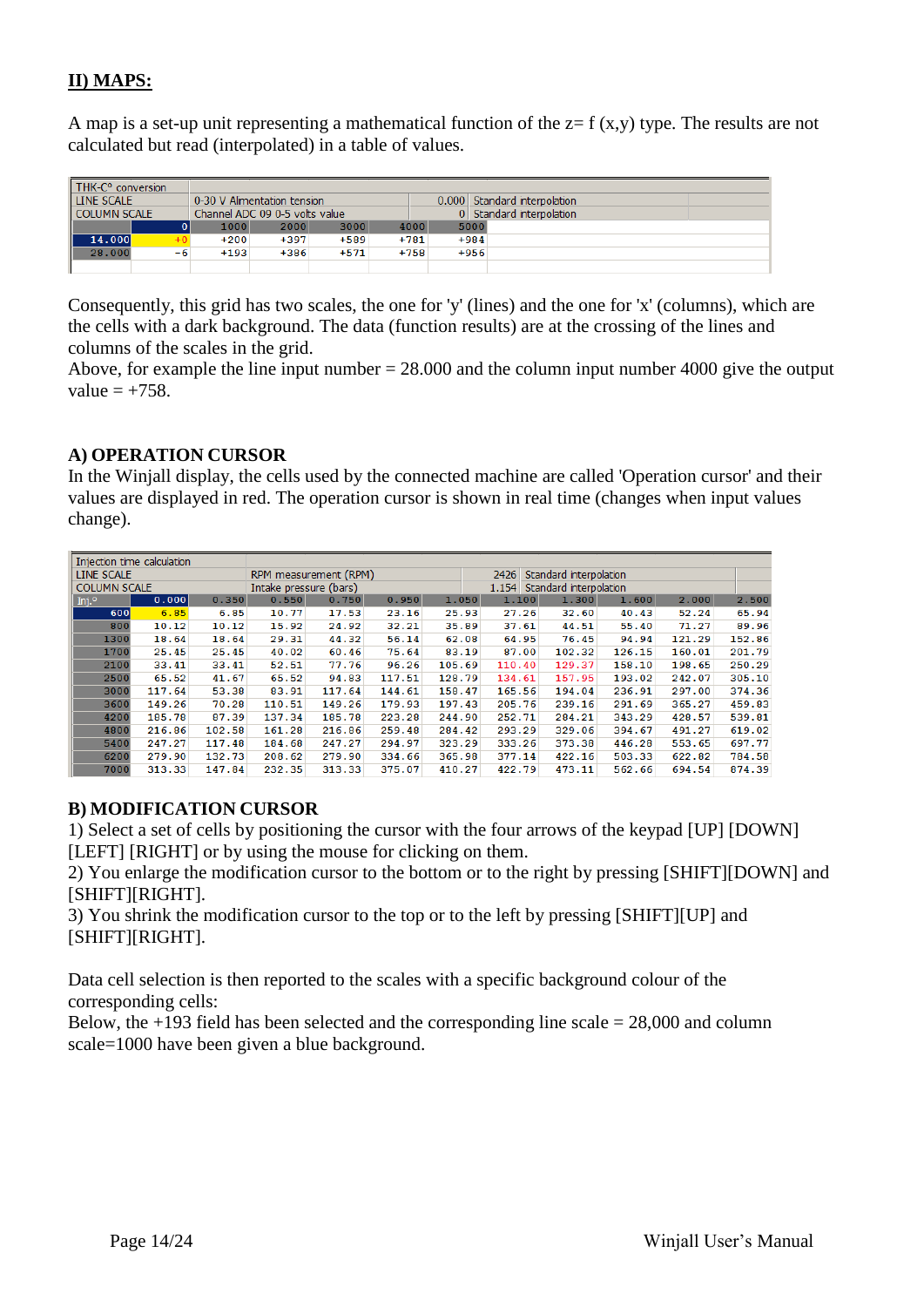| Catalysor temperature         |                                  |                                           | Value                                     |        | <b>State</b> |        |                          |
|-------------------------------|----------------------------------|-------------------------------------------|-------------------------------------------|--------|--------------|--------|--------------------------|
|                               |                                  | Analog thermocouple 1 input in millivolts |                                           |        |              |        |                          |
|                               | Thermocouple 1 temperature in C° |                                           |                                           | $-273$ |              |        |                          |
|                               | Thermocouple 2 temperature in C° |                                           |                                           | $-273$ |              |        |                          |
|                               | Thermocouple 3 temperature in C° |                                           |                                           | $-273$ |              |        |                          |
|                               | Thermocouple 4 temperature in C° |                                           |                                           |        |              |        |                          |
|                               |                                  |                                           |                                           |        |              |        |                          |
| THK-C <sup>o</sup> conversion |                                  |                                           |                                           |        |              |        |                          |
| LINE SCALE                    |                                  | Not defined                               |                                           |        |              |        | Standard interpolation   |
| <b>COLUMN SCALE</b>           |                                  |                                           | Analog thermocouple 1 input in millivolts |        |              |        | 0 Standard interpolation |
|                               | $\overline{0}$                   | 2000<br>1000                              | 3000                                      | 4000   | 5000         |        |                          |
|                               |                                  |                                           |                                           |        |              |        |                          |
| 14000                         | $+0$                             | $+200$                                    | $+397$                                    | $+589$ | $+781$       | $+984$ |                          |
| 28000                         | -6                               | $+193$                                    | $+386$                                    | $+571$ | $+758$       | $+956$ |                          |

The particular background colour of the scale cells corresponds to the selected data cells so that you can easily spot the position of maps with a huge number of lines and columns in the scales.

Two very useful additional functions for handling the modification cursor can be used when tuning up in real time. With these two functions you can match the modification cursor to the operation cursor. 1) Position the modification cursor on the operation cursor: by pressing [ENTER], the modification cursor is directly positioned at the place and size of the operation cursor.

|  | $+$ 8.00 + 13.00 + 13.00 |  |  | $+$ 8.00 + 13.00 + 13.00     |  |
|--|--------------------------|--|--|------------------------------|--|
|  | $+$ 8.00 + 15.00 + 15.00 |  |  | $+$ 8.00 + 15.00 + 15.00     |  |
|  | $+$ 8.00 + 19.00 + 19.00 |  |  | $+$ 8.00 + 19.00 + 19.00     |  |
|  | $+$ 8.00 + 21.00 + 20.00 |  |  | $+$ 8.00 + 21.00 + 20.00     |  |
|  | $+$ 8.00 + 22.00 + 21.00 |  |  | $+$ 8.00 $+$ 22.00 $+$ 21.00 |  |
|  | $+$ 0.00 + 24.00 + 23.00 |  |  | $+ 0.00 + 24.00 + 23.00$     |  |
|  | $-20.00$ + 27.00 + 25.00 |  |  | $-20.00$ + 27.00 + 25.00     |  |

2) Get the operation cursor to track the modification cursor: press on [SPACE BAR]. The modification cursor self-positions and keeps following the heaviest (most important) cell of the operation cursor. You only need to modify the data without using the arrows anymore. If you want to recover the positioning command for the modification cursor, either press on one of the four arrows, or on the space bar again, or on the enter key.

To request or stop operation cursor tracking by the modification cursor on all maps of the ECU, navigate to the Tuneware popup menu by right-clicking in the name of Tuneware, then select the 'Engine following'.

## **B) MODIFICATION OF CELLS UNDER CURSOR**

The modification always applies to the whole set of selected cells. You modify the value of the selected zone like a single variable [SHIFT, CTRL,  $+, -, *, \land$ ]

## **III) 3D MAP DISPLAY:**

All the maps, besides the digital display, can be displayed in 3 dimensions. The 3D display allows to easily track down maps calibration errors by locating immediately not wished holes and bumps.

#### **A) 3D DISPLAY LAUCHING**

We execute the 3D display with the map header context menu: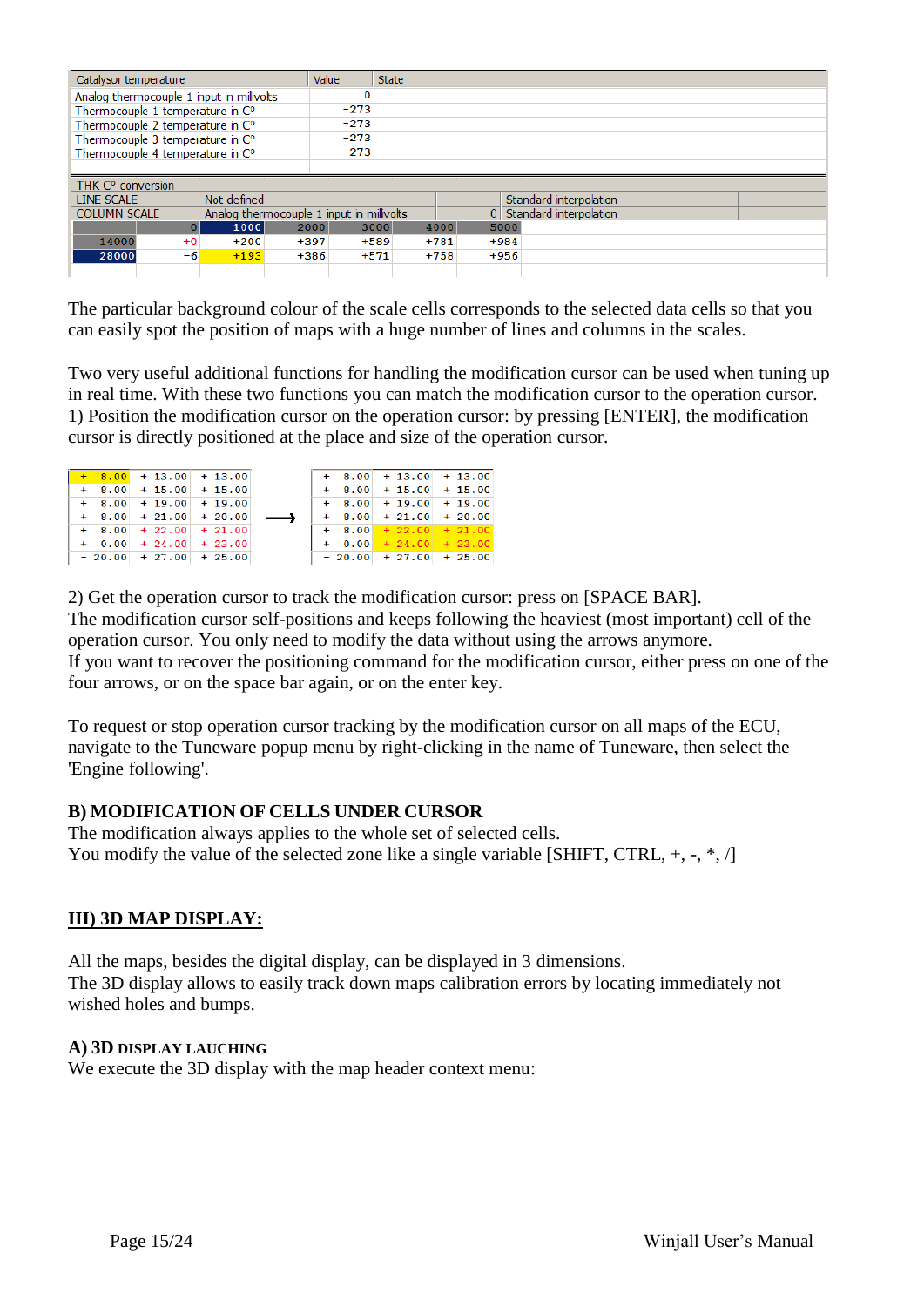| Injection time calcul |       | $\overline{\phantom{a}}$ |                   |                      |       |                | calculation, diplayed in milliseconds or crankshaft degrees |        |        |        |  |
|-----------------------|-------|--------------------------|-------------------|----------------------|-------|----------------|-------------------------------------------------------------|--------|--------|--------|--|
| LINE SCALE            |       | Injall maps access       |                   | <b>Irement (RPM)</b> |       | $\Omega$       | Standard interpolation                                      |        |        |        |  |
| <b>COLUMN SCALE</b>   |       | Copy data                | hgle              |                      |       | 0 <sup>1</sup> | Standard interpolation                                      |        |        |        |  |
| Inj.Time              |       | Paste data               | , ,<br>10.        | 140                  | 250   | 400            | 500                                                         | 700    | 800    | 950    |  |
| 350                   | 5.0   | Read data file           | 6<br>$\mathbf{F}$ | 8.398                | 8.816 | 8.954          | 9.188                                                       | 9.322  | 9.416  | 9.630  |  |
| 700                   | 5.1   | Map specific editing     | 2                 | 7.180                | 7.618 | 8.210          | 8.510                                                       | 8.686  | 8.774  | 9.000  |  |
| 1000                  | 2.61  | 3D Map display           | 6                 | 6.922                | 7.586 | 8.150          | 8.240                                                       | 8.408  | 8.478  | 8.658  |  |
| 2000                  | 2.4   |                          | 8                 | 6.306                | 7.278 | 8.016          | 7.946                                                       | 8.048  | 8.124  | 8.334  |  |
| 3000                  | 2.2   | Edit data texts          | 18                | 5.642                | 6.688 | 7.382          | 7.510                                                       | 7.804  | 7.850  | 8.284  |  |
| 3500                  | 2.1   | Data state display       | 4                 | 5.584                | 6.656 | 7.368          | 7.582                                                       | 8.124  | 8.332  | 8.768  |  |
| 4000                  | 2.0   | Reduce this unit         | BО                | 5.612                | 6.824 | 7.608          | 8.416                                                       | 9.220  | 9.368  | 9.840  |  |
| 4500                  | 1.950 | 3.110                    | 3.978             | 5.464                | 7.020 | 8.360          | 9.106                                                       | 9.994  | 10.270 | 10.750 |  |
| 5250                  | 1.954 | 3.084                    | 4.012             | 5.526                | 7.048 | 8.730          | 9.368                                                       | 10.276 | 10.678 | 11.186 |  |
| 6000                  | 1.898 | 2.988                    | 3.916             | 5.338                | 6.534 | 8.480          | 9.186                                                       | 10.464 | 10.922 | 11.410 |  |
| 6500                  | 1.800 | 2.848                    | 3.736             | 5.150                | 6.164 | 8.038          | 8.936                                                       | 10.396 | 10.764 | 11.222 |  |
| 7100                  | 1.708 | 2.734                    | 3.548             | 4.948                | 6.042 | 8.036          | 8.936                                                       | 10.594 | 12.068 | 13.976 |  |
| 7700                  | 1.656 | 2.680                    | 3.442             | 4.848                | 5.922 | 8.580          | 9.632                                                       | 11.420 | 11.824 | 13.832 |  |
| 8300                  | 1.630 | 2.626                    | 3.374             | 4.824                | 5.818 | 8.488          | 9.656                                                       | 11.296 | 11.800 | 13.454 |  |
|                       |       |                          |                   |                      |       |                |                                                             |        |        |        |  |



#### **B) MANIPULATING THE 3D DISPLAY**

Five actions are possible to manipulate the 3D display:

**1) modify the size of the window:** drag with the mouse an edge or a corner of the window to give it the wished size. It is also possible to put the window in full-screen mode with the Control menu of the window.

**2) revolve the map:** click with the left button in the window and drag the mouse (move the mouse while remaining clicked).

**3) move the map:** click with the left button in the window while pressing the [CTRL] keyboard key and dredge the mouse (move the mouse while remaining clicked).

**4) zoom the map:** click with the left button in the window while pressing the [SHIFT] keyboard key and dredge the mouse (move the mouse while remaining clicked).

**5) pass in wired mode or return to the textured mode:** click with the right button in the window.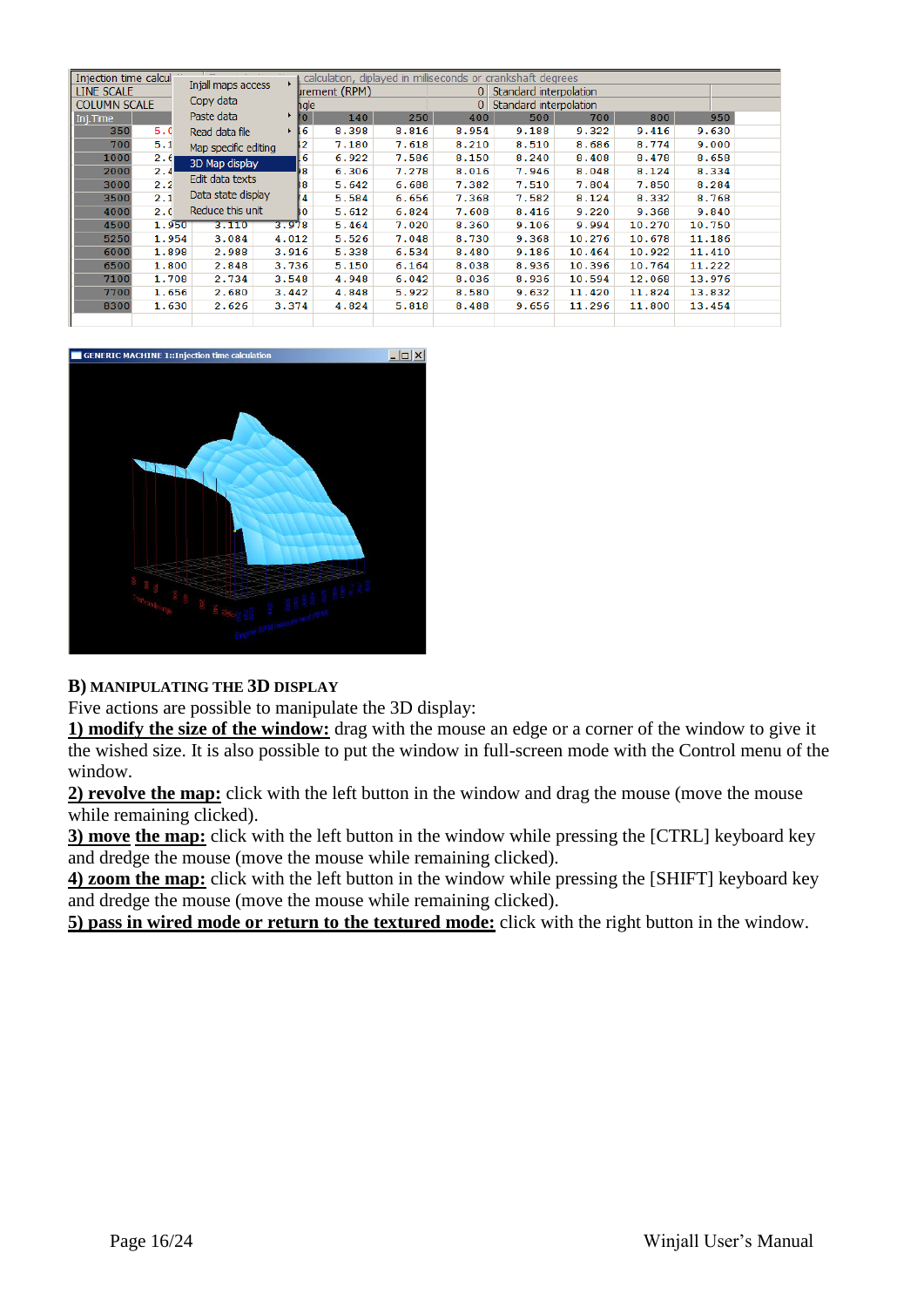

## **C) MODIFY THE MAP WHILE VISUALIZING THE 3D DISPLAY**

The cursor of modification of the digital display is also present and allows to select points to be modified in the map.

The modification cursor in the 3D graph is displayed with small yellow squares.



The cursor on the 3D display follows the cursor on the digital display.

To be able to modify the map and show it in 3D at the same time, display the page of the digital map and give it the focus if it does not have it (by clicking the digital page): the system bar of the 3D map must be grayed.

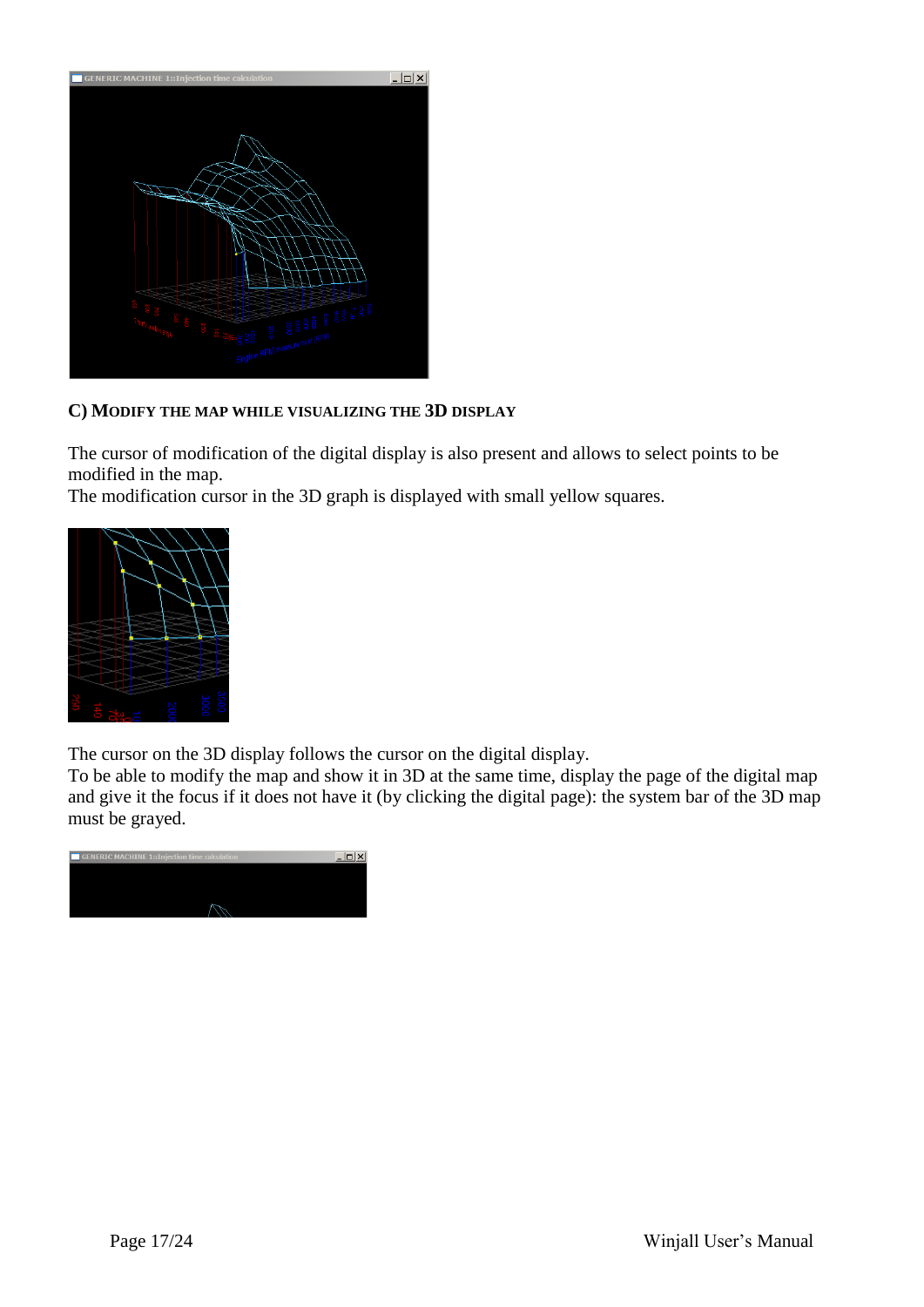

Modify then your map as usual.

The modifications made on the numerical value are immediately put back in the 3D value.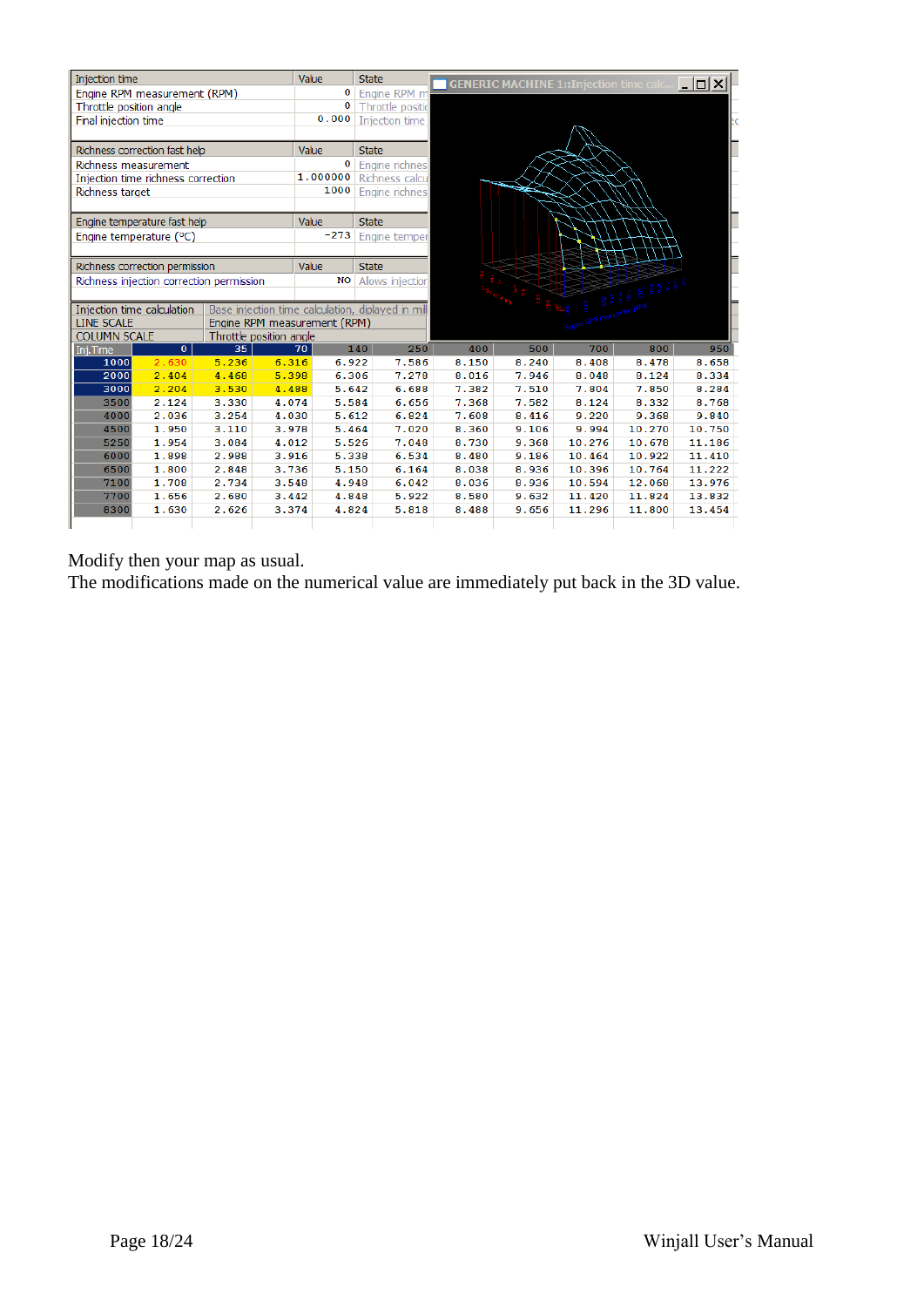## **MAP SPECIFIC EDITING**

You quite often need to modify the number of lines or columns of a map.

- Winjall has a specific function to do it.

Right-click on the name of the map to be edited, select the 'Map specific editing' function in the popup menu.

| Ignition advance calculation |     |                |           |                                              |                        |              |           |                                 |                        |          |          |  |
|------------------------------|-----|----------------|-----------|----------------------------------------------|------------------------|--------------|-----------|---------------------------------|------------------------|----------|----------|--|
| <b>LINE SCALE</b>            |     |                |           | Injall maps access                           |                        |              |           |                                 | Standard interpolation |          |          |  |
| <b>COLUMN SCALE</b>          |     |                |           | Copy data                                    |                        |              |           | Standard interpolation<br>0.000 |                        |          |          |  |
|                              |     | 0.000          | 0.350     | Paste data                                   | 0.950                  | 1.050        | 1.100     | 1.300                           | 1.600                  | 2.000    | 2.5      |  |
| 600                          |     | 8.00           | $+13.00$  | Read data file                               | $+15.00$               | 15.00<br>$+$ | $+15.00$  | $+15.00$                        | $+14.00$               | $+14.00$ | $+12.$   |  |
| 800                          | $+$ | 8.00           | $+15.00$  | Save data file                               | $+16.00$               | $+17.00$     | $+17.00$  | $+17.00$                        | $+19.00$               | $+18.00$ | $+15.$   |  |
| 1300                         |     | 8.00           | $+19.00.$ |                                              | $+20.00$               | $+21.00$     | $+21.00$  | $+22.00$                        | $+24.00$               | $+21.00$ | $+18.$   |  |
| 1700                         |     | 8.00           | $+21.00$  | Map specific editing                         | $+22.00$               | $+24.00$     | $+24.00$  | $+25.00$                        | $+25.00$               | $+22.00$ | $+19.$   |  |
| 2100                         |     | $+12.00$       | $+23.00$  | Edit data texts                              | $+25.00$               | $+25.00$     | $+25.00$  | $+26.00$                        | $+26.00$               | $+23.00$ | $+21.$   |  |
| 0.500                        |     | 16<br>$\Omega$ | $DE$ 00   | $\sqrt{2}$<br>$\sim$<br>$\sim$<br>$\sqrt{2}$ | O C<br>$\Omega$<br>. . | 25.00        | $+ 25.00$ | 27<br>$\Omega$<br>. .           | 27<br>$\Omega$         | $+22.00$ | $\pm$ 00 |  |

| Ignition angle advance calculation in crankshaft degrees<br><b>LINE SCALE</b><br><b>RPM</b> measurement<br>Standard interpolation |           |          |  |                        |  |          |                                                                                           |          |  |                        |  |          |     |          |           |    |
|-----------------------------------------------------------------------------------------------------------------------------------|-----------|----------|--|------------------------|--|----------|-------------------------------------------------------------------------------------------|----------|--|------------------------|--|----------|-----|----------|-----------|----|
|                                                                                                                                   |           |          |  |                        |  |          |                                                                                           |          |  |                        |  |          |     |          |           |    |
| <b>COLUMN SCALE</b>                                                                                                               |           |          |  | Intake pressure (bars) |  |          |                                                                                           |          |  | Standard interpolation |  |          |     |          |           |    |
|                                                                                                                                   |           | 0.000    |  | 0.350                  |  | 0.550    |                                                                                           | 0.750    |  | 0.950                  |  | 1.050    |     | 1.100    |           | 1. |
| 600                                                                                                                               | $+$       | 8.00     |  | $+13.00$               |  | $+13.00$ |                                                                                           | $+13.00$ |  | $+15.00$               |  | $+15.00$ |     | $+15.00$ | $+$       | 15 |
| 800                                                                                                                               | $\ddot{}$ | 8.00     |  | $+15.00$               |  | $+15.00$ |                                                                                           | $+15.00$ |  | $+16.00$               |  | $+17.00$ |     | $+17.00$ | $\ddot{}$ | 17 |
| 1300                                                                                                                              | $\ddot{}$ | 8.00     |  | $+19.00$               |  | $+19.00$ |                                                                                           | $+19.00$ |  | $+20.00$               |  | $+21.00$ |     | $+21.00$ | ÷.        | 22 |
| 1700                                                                                                                              | $\ddot{}$ | 8.00     |  | $+21.00$               |  | $+21.00$ |                                                                                           | $+20.00$ |  | $+22.00$               |  | $+24.00$ | $+$ | 24.00    | ÷         | 25 |
| 2100                                                                                                                              |           | $+12.00$ |  | $+23.00$               |  | $+22.00$ |                                                                                           | $+21.00$ |  | $+25.00$               |  | $+25.00$ |     | $+25.00$ | ÷         | 26 |
| 2500                                                                                                                              |           | $+16.00$ |  | $+25.00$               |  | $+24.00$ |                                                                                           | $+23.00$ |  | $+26.00$               |  | $+26.00$ | $+$ | 26.00    | $\ddot{}$ | 27 |
| 3000                                                                                                                              |           | $+20.00$ |  | $+27.00$               |  | $+27.00$ |                                                                                           | $+25.00$ |  | $+26.00$               |  | $+26.00$ |     | $+26.00$ | $\ddot{}$ | 27 |
| 3600                                                                                                                              |           | $+24.00$ |  | $+29.00$               |  | $+29.00$ |                                                                                           | $+26.00$ |  | $+26.00$               |  | $+26.00$ |     | $+26.00$ | ÷         | 27 |
| 4200                                                                                                                              |           | $+28.00$ |  | $+31.00$               |  | $+30.00$ |                                                                                           | $+27.00$ |  | $+27.00$               |  | $+27.00$ | $+$ | 27.00    | ÷         | 28 |
| 4800                                                                                                                              |           | $+28.00$ |  | $+31.00$               |  | $+30.00$ |                                                                                           | $+27.00$ |  | $+27.00$               |  | $+27.00$ |     | $+27.00$ | ÷.        | 27 |
| 5400                                                                                                                              |           | $+28.00$ |  | $+30.00$               |  | $+29.00$ |                                                                                           | $+26.00$ |  | $+26.00$               |  | $+26.00$ | $+$ | 26.00    | $\ddot{}$ | 26 |
| 6200                                                                                                                              |           | $+28.00$ |  | $+29.00$               |  | $+28.00$ |                                                                                           | $+26.00$ |  | $+26.00$               |  | $+26.00$ |     | $+26.00$ | $\ddot{}$ | 26 |
| 7000                                                                                                                              |           | $+28.00$ |  | $+29.00$               |  | $+28.00$ |                                                                                           | $+26.00$ |  | $+26.00$               |  | $+26.00$ | $+$ | 26.00    | ÷         | 26 |
| ◂∣                                                                                                                                |           |          |  |                        |  |          |                                                                                           |          |  |                        |  |          |     |          |           | ▶  |
|                                                                                                                                   |           |          |  |                        |  |          |                                                                                           |          |  |                        |  |          |     |          |           |    |
|                                                                                                                                   |           |          |  |                        |  |          |                                                                                           |          |  |                        |  |          |     |          |           |    |
|                                                                                                                                   |           |          |  |                        |  |          | Validate<br><b>Insert before</b><br><b>Insert after</b><br>Cancel<br>Interpol<br>Suppress |          |  |                        |  |          |     |          |           |    |

## **I) ADDING AND REMOVING LINES AND COLUMNS:**

If you want to add or remove a line or a column, you have to position the modification cursor (yellow) with the keypad arrows or the mouse on the heading of the line or column you want to add or remove, then press one of the 'Insert' or 'Suppress' button.

#### **II) INTERPOLATING:**

If you are adding a line or a column, you can fill it automatically by Winjall via the [Interpol] function: position the modification cursor (yellow) with the keypad arrows or the mouse on the header or the line or column to be filled in.

This will fill it with transparent values for calculation: the line or column does not affect the tuning. This is a good way for starting with a new line or column.

Note that if you set the cursor on the first or last line or column, Winjall extrapolates its value by keeping the slopes found with the two next values.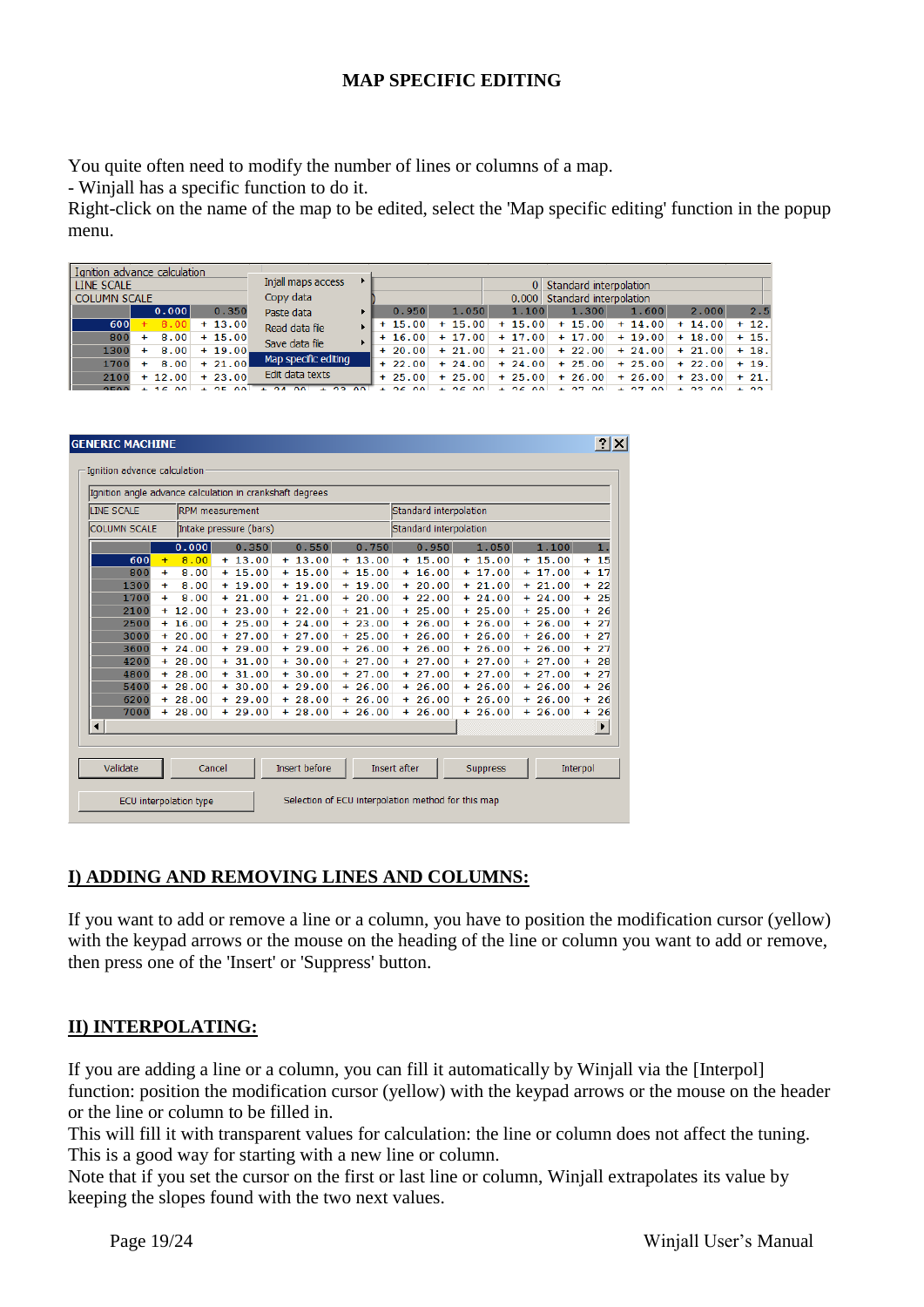# **III) EXITING:**

Finally, if you want to exit this function, select [Validate] to save the new map, or [Cancel] to give it up and go back to the previous settings.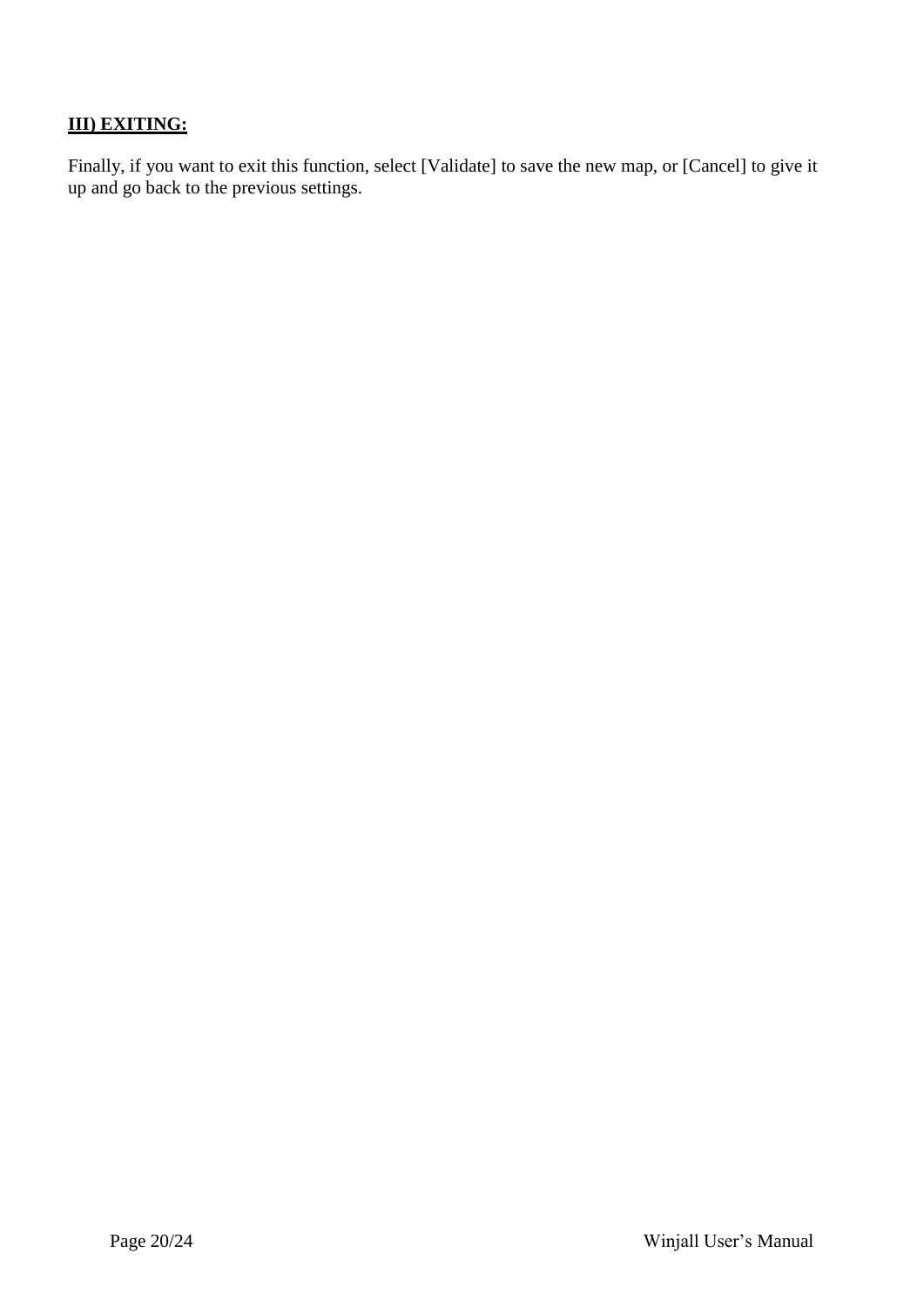## **MAP RE-INITIALIZATION**

If, in the normal mode, the modification cursor is positioned on a modified map and you want to return to the complete original value of this map, press [ESC] or [ECHAP]: Winjall will then asks you if you want to come back to the initial settings.

Note that the original value is either the map value given at the Tuneware opening, or if you have saved the Tuneware since you opened it, the value of the map at the time of the Tuneware saving.

|                     | Ignition advance calculation |          |          |                        |                                             |          |          |                        |          |          |  |
|---------------------|------------------------------|----------|----------|------------------------|---------------------------------------------|----------|----------|------------------------|----------|----------|--|
| LINE SCALE          |                              |          |          | RPM measurement (RPM)  |                                             |          | 2427     | Standard interpolation |          |          |  |
| <b>COLUMN SCALE</b> |                              |          |          | Intake pressure (bars) |                                             |          | 1.154    | Standard interpolation |          |          |  |
|                     | 0.000                        | 0.550    | 0.750    | 0.950                  | 1.050                                       | 1.100    | 1.300    | 1.600                  | 2.000    | 2.500    |  |
| 600                 | 8.00<br>$+$                  | $+13.00$ | $+13.00$ | $+15.00$               | $+15.00$                                    | $+15.00$ | $+15.00$ | $+14.00$               | $+14.00$ | $+12.00$ |  |
| 800                 | 8.00<br>$\ddot{}$            | $+15.00$ | $+15.00$ | $+16.00$               | $+17.00$                                    | $+17.00$ | $+17.00$ | $+19.00$               | $+18.00$ | $+15.00$ |  |
| 1300                | 8.00<br>$+$                  | $+19.00$ | Winjall  |                        |                                             | $\times$ | $+22.00$ | $+24.00$               | $+21.00$ | $+18.00$ |  |
| 1700                | 8.00<br>$+$                  | $+21.00$ |          |                        |                                             |          | $+25.00$ | $+25.00$               | $+22.00$ | $+19.00$ |  |
| 2100                | 8.00<br>$+$                  | $+22.00$ | ?        |                        | Reinitialize the data to its initial value? |          | $+26.00$ | $+26.00$               | $+23.00$ | $+21.00$ |  |
| 2500                | 0.00<br>$+$                  | $+24.00$ |          |                        |                                             |          | $+27.00$ | $+27.00$               | $+23.00$ | $+22.00$ |  |
| 3000                | $-20.00$                     | $+27.00$ |          |                        |                                             |          | $+27.00$ | $+27.00$               | $+23.00$ | $+22.00$ |  |
| 3600                | $-20.00$                     | $+29.00$ |          | Oui                    | $Non$                                       |          | $+27.00$ | $+27.00$               | $+23.00$ | $+22.00$ |  |
| 4200                | $-20.00$                     | $+30.00$ |          |                        |                                             |          | $+28.00$ | $+28.00$               | $+24.00$ | $+23.00$ |  |
| 4800                | $-20.00$                     | $+30.00$ |          |                        |                                             |          | $+27.00$ | $+27.00$               | $+23.00$ | $+22.00$ |  |
| 5400                | $-20.00$                     | $+29.00$ | $+26.00$ | $+26.00$               | $+26.00$                                    | $+26.00$ | $+26.00$ | $+26.00$               | $+23.00$ | $+21.00$ |  |
| 6200                | $-20.00$                     | $+28.00$ | $+26.00$ | $+26.00$               | $+26.00$                                    | $+26.00$ | $+26.00$ | $+26.00$               | $+23.00$ | $+20.00$ |  |
| 7000                | $-20.00$                     | $+28.00$ | $+26.00$ | $+26.00$               | $+26.00$                                    | $+26.00$ | $+26.00$ | $+26.00$               | $+23.00$ | $+20.00$ |  |
|                     |                              |          |          |                        |                                             |          |          |                        |          |          |  |

Be careful: you'll then lose all the modifications!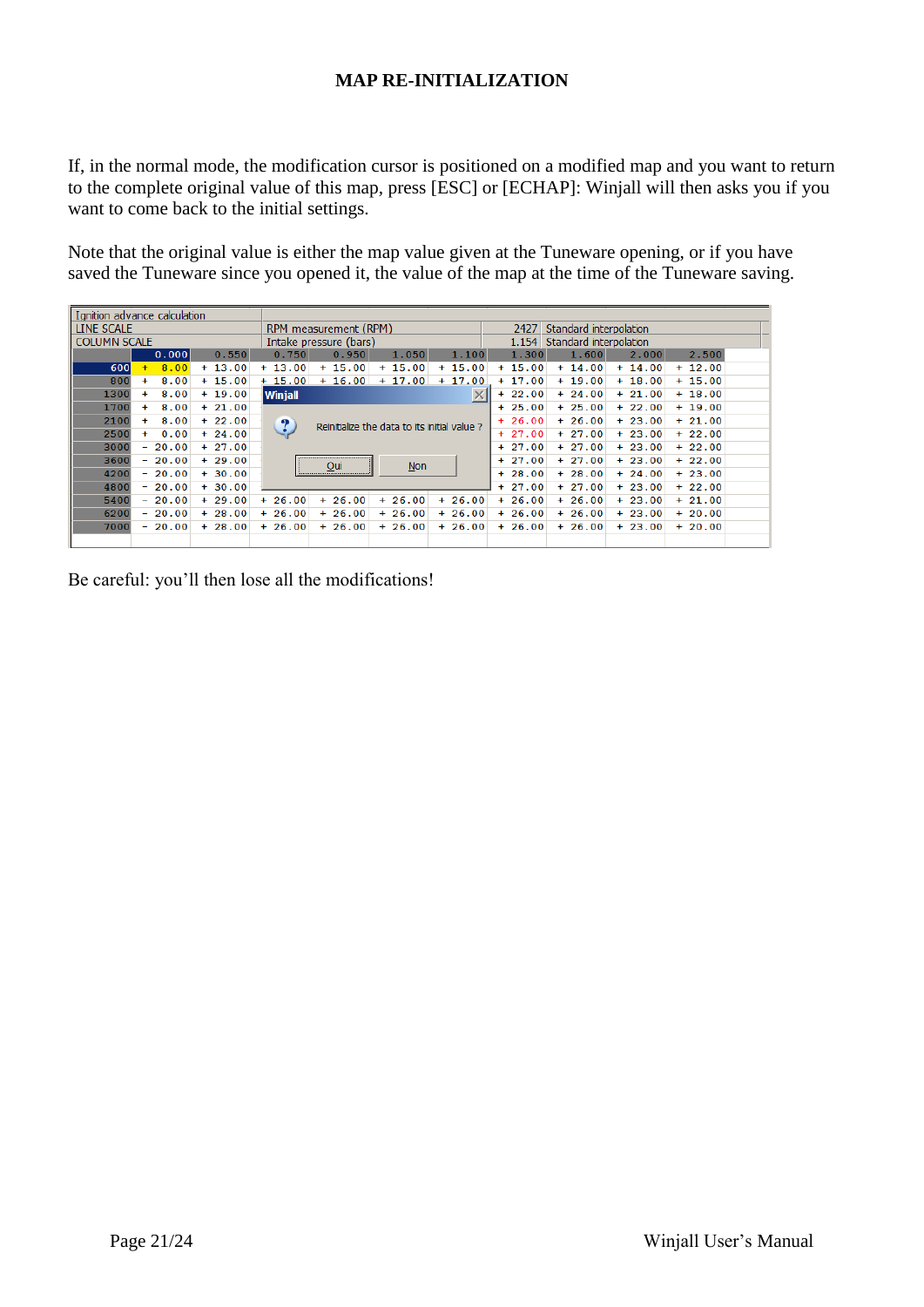## **COPY&PASTE DATA**

With a right click on the name of a variable, the popup appears so that you can get to the 'Copy data' and 'Paste data' functions.

| Cut off permission           |                 | Value          | <b>State</b>      |
|------------------------------|-----------------|----------------|-------------------|
| Injection cut off permission |                 | <b>NO</b>      |                   |
|                              |                 |                |                   |
|                              | Paste data      | Only value     |                   |
|                              | Edit data texts |                | Value and comment |
|                              |                 | <b>Special</b> |                   |

The 'Copy data' function copies the value, the name and the comment (help) of a data.

With the 'Paste data' function you can paste either the value, or the value together with the comment. With the 'Special' function you can choose what has to be pasted: the value, title and/or the comment.

| COMMANDER44:0000000001<br>×           |
|---------------------------------------|
| Injection cut off permission          |
| Paste value to data                   |
| Name pasting                          |
| $\Box$ Paste name to data             |
| Name to paste                         |
| Injection cut off permission          |
| Actual data name                      |
| Injection cut off permission          |
| Comment pasting                       |
| $\Box$ Paste comment to data          |
| Comment to paste                      |
| Allows injection decelaration cut off |
| Actual data comment                   |
| Allows injection decelaration cut off |
| Cancel<br>OK                          |

The pasting of the value can only be carried out on a variable of the same type: you cannot paste the value of a variable to a map.

Sometimes, it is not allowed to paste the name of the data, and moreover, it is sometime not allowed to paste any text on some data.

## **HOW TO USE IT**

Open a Tuneware on the generic machine in which you want to take a tune-up to put it on an ECU (for example, a map).

Display the page with the data to be copied, copy the data with a right click on 'Copy data'.

Display the page where the data has to be pasted, and paste it with a right-click function 'Paste data'.

You can also do it between two machines, whichever they are, Generic or real.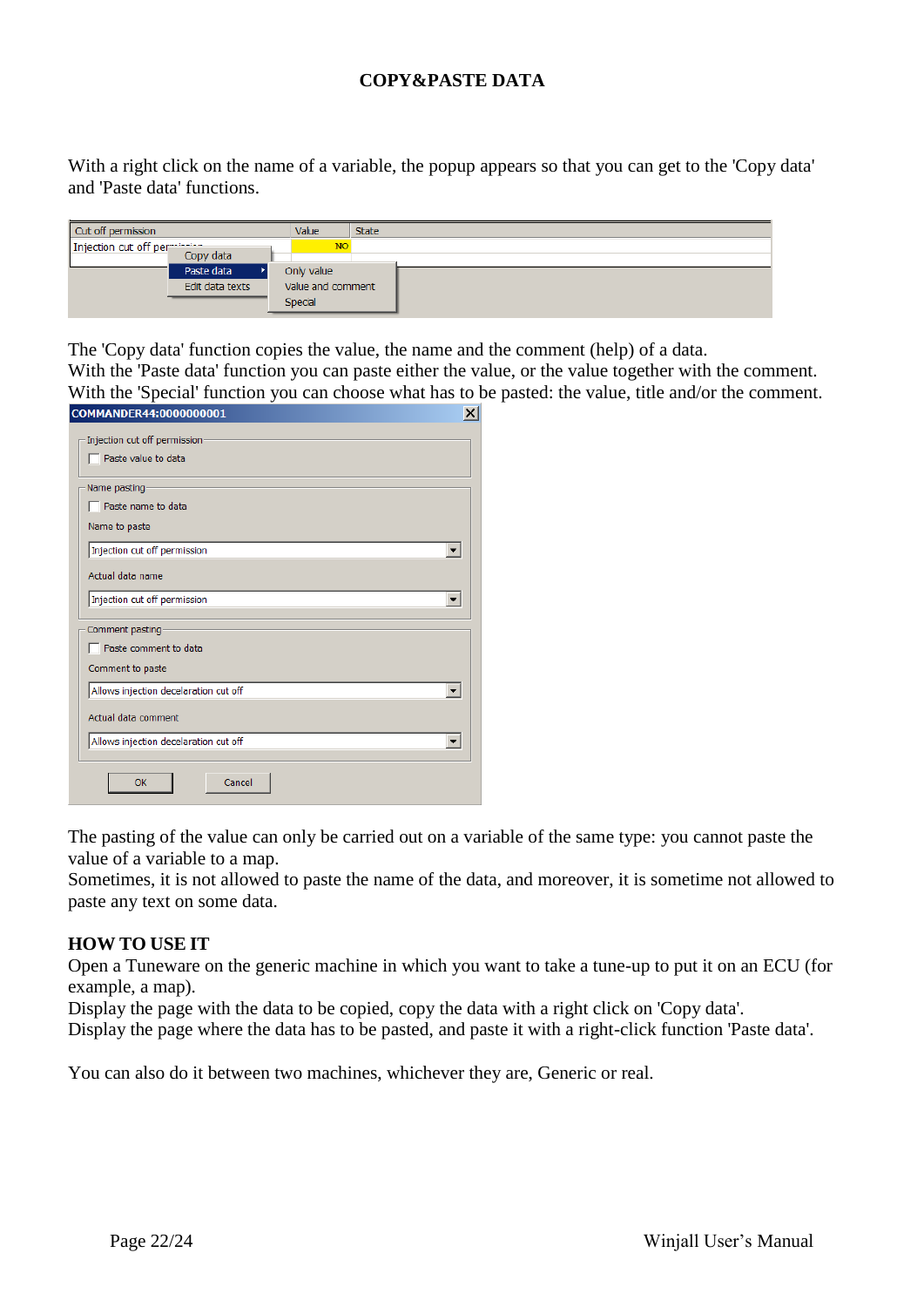## **READ-SAVE DATA FILE**

With a right click on the name of the variable, you can read the popup menu and get to the 'Read data file' and 'Save data file' functions.

| Ignition advance calculation  |                                                           |          |          |          |                              |          |                  |  |
|-------------------------------|-----------------------------------------------------------|----------|----------|----------|------------------------------|----------|------------------|--|
| LINE SCALE                    | Injall map import                                         | (RPM)    |          |          | 2427 Standard interpolation  |          |                  |  |
| <b>COLUMN SCALE</b>           | Copy data                                                 | hrs)     |          |          | 1.154 Standard interpolation |          |                  |  |
| 0.000<br>0.5                  | Paste data                                                | 1.050    | 1.100    | 1.300    | 1.600                        | 2.000    | 2.500            |  |
| 600<br>8.00<br>$+13.$<br>$+$  | Read data file                                            | $+15.00$ | $+15.00$ | $+15.00$ | $+14.00$                     | $+14.00$ | $+12.00$         |  |
| 800<br>8.00<br>$+15.$<br>$+$  |                                                           | $+17.00$ | $+17.00$ | $+17.00$ | $+19.00$                     |          | $+18.00 + 15.00$ |  |
| 1300<br>8.00<br>$+19.$<br>$+$ |                                                           | $+21.00$ | $+21.00$ | $+22.00$ | $+24.00$                     |          | $+21.00 + 18.00$ |  |
| 1700<br>8.00<br>$+21.$<br>÷.  |                                                           | $+24.00$ | $+24.00$ | $+25.00$ | $+25.00$                     | $+22.00$ | $+19.00$         |  |
| $+22.$<br>8.00<br>2100        |                                                           | $+25.00$ | $+25.00$ | $+26.00$ | $+26.00$                     | $+23.00$ | $+21.00$         |  |
|                               | Save data file<br>Map specific editing<br>Edit data texts |          |          |          |                              |          |                  |  |

With these functions you can save a map or a table on the disc and read it again, whereas Tuneware reads or saves all the data together in the Tuneware file.

These reading saving functions are mainly used to get to the sensor conversion maps and the standard tune-up maps supplied with Winjall.

Indeed: when you launch the ECU, you have to adjust it to the configuration of the engine or the device where it has to be installed.

If this engine or device has sensors, such as temperature or pressure sensors, you have to tell it the exact ECU type of these sensors. You then have to display the conversion map of the sensor and use the 'Read data file' function to give it the required value (and the comment).

## **I) READ DATA FILE:**

| Engine water temperature conversion (°C) |                      |                           |        |                            |                        |      |
|------------------------------------------|----------------------|---------------------------|--------|----------------------------|------------------------|------|
| LINE SCALE                               | Copy data            |                           |        |                            | Standard interpolation |      |
| <b>COLUMN SCALE</b>                      | Paste data           | Imperature input tension  |        | 430 Standard interpolation |                        |      |
| 200<br>182                               | Read data file       | With comment insertion    | 371    | 417                        | 468                    |      |
| $+160$<br>$+155$<br>$^{+1}$              | Save data file       | Without comment insertion | $+125$ | $+120$                     | $+115$                 | $+1$ |
|                                          | Map specific editing |                           |        |                            |                        |      |
|                                          | Edit data texts      |                           |        |                            |                        |      |

The 'Read data file' function has two sub-functions:

1) With comment insertion: with the value, the name of the file you are reading will be directly inserted as a map comment (example: Bosch\_0280130026.TempCtn)

| Engine water temperature conversion (°C) |     |        |        |        | Bosch 0280130026                          |        |        |        |        |                          |    |  |
|------------------------------------------|-----|--------|--------|--------|-------------------------------------------|--------|--------|--------|--------|--------------------------|----|--|
| <b>LINE SCALE</b>                        |     |        |        |        | Alet defined                              |        |        |        |        | Standard interpolation   |    |  |
| Bosch 0280130026<br><b>COLUMN SCALE</b>  |     |        |        |        | <b>Engine temperature NTC input level</b> |        |        |        |        | 0 Standard interpolation |    |  |
|                                          | 182 | 200    | 220    | 242    | 268                                       | 298    | 334    | 371    | 417    | 468                      |    |  |
|                                          |     | $+155$ | $+150$ | $+145$ | $+140$                                    | $+135$ | $+130$ | $+125$ | $+120$ | $+115$                   | +1 |  |

This is very handy if you want to remember which type of sensor the engine Tuneware is fitted with.

2) Without comment insertion: only the value will be used.

## **II) SAVE DATA FILE:**

| Engine water temperature conversion (°C)<br>Copy data<br><b>LINE SCALE</b><br>Paste data<br><b>COLUMN SCALE</b> |            |              |  |                      |  |                                       |        |                                   | Standard interpolation |             |
|-----------------------------------------------------------------------------------------------------------------|------------|--------------|--|----------------------|--|---------------------------------------|--------|-----------------------------------|------------------------|-------------|
|                                                                                                                 | 200<br>182 |              |  | Read data file       |  | mperature input tension<br>334<br>298 | 371    | 430 Standard interpolation<br>417 | 468                    |             |
|                                                                                                                 | $+160$     | $+155$<br>+1 |  | Save data file       |  | With comment insertion                | $+125$ | $+120$                            | $+115$                 | $^{\bf +1}$ |
|                                                                                                                 |            |              |  | Map specific editing |  | Without comment insertion             |        |                                   |                        |             |
|                                                                                                                 |            |              |  | Edit data texts      |  |                                       |        |                                   |                        |             |